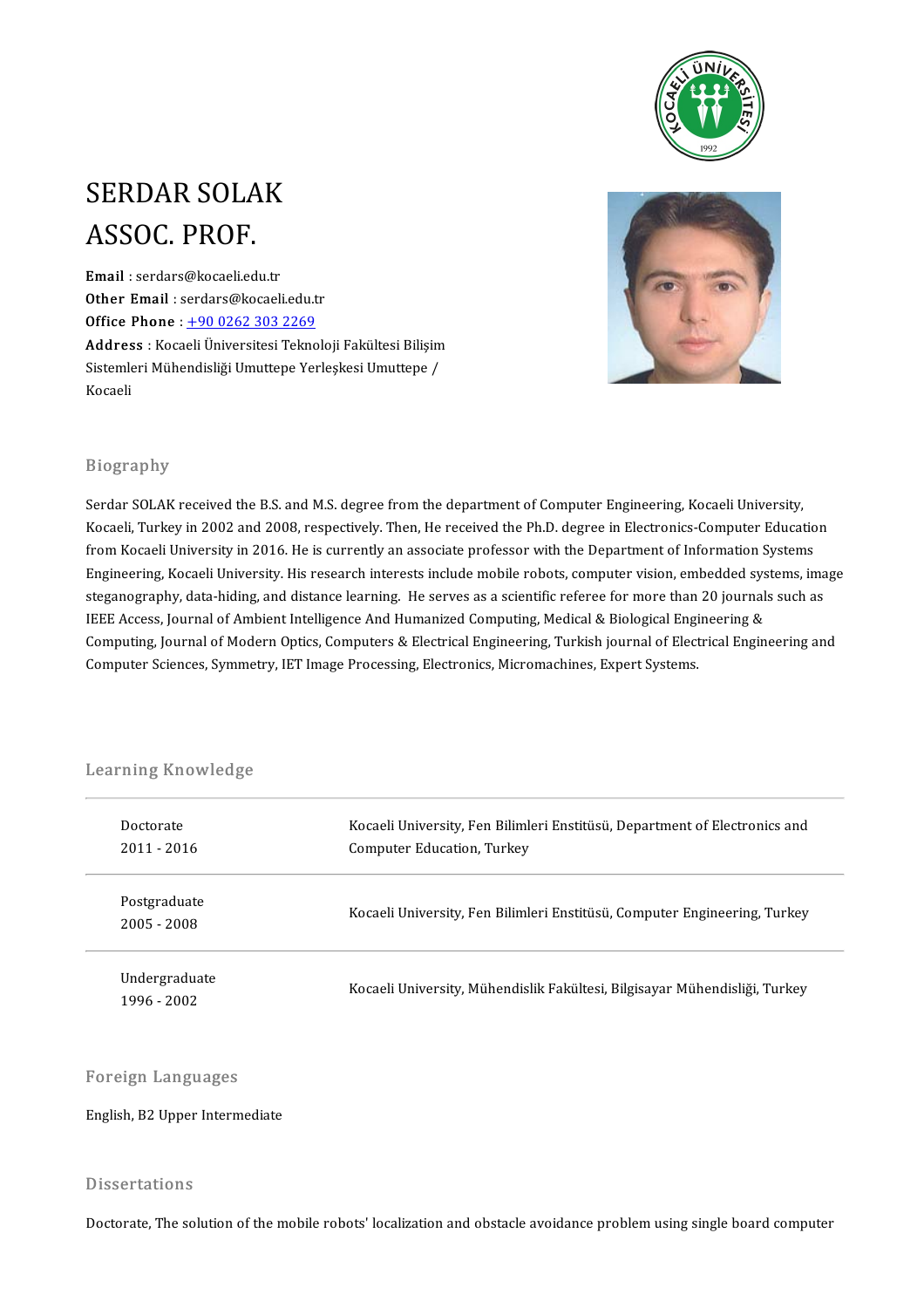system, Kocaeli University, Fen Bilimleri Enstitüsü, Department of Electronics and Computer Education, 2016<br>Pestareduste Comporative performange analysis of MAC protesels for urinelese senser petuselis. Kosoeli Uni Postgraduate, Comparative performance analysis of MAC protocols for wireless sensor networks, Kocaeli University, Fen<br>Bilimleri Enstitüsü, Computer Engineering, 2008 system, Kocaeli University, Fen Bilimleri Enstitüsü<br>Postgraduate, Comparative performance analysis<br>Bilimleri Enstitüsü, Computer Engineering, 2008

# вштегі Ensutusu, Computer E<br>Academic Titles / Tasks

| Academic Titles / Tasks               |                                                                          |  |
|---------------------------------------|--------------------------------------------------------------------------|--|
| Associate Professor<br>2021 Continues | Kocaeli University, Teknoloji Fakültesi, Bilişim Sistemleri Mühendisliği |  |
| Assistant Professor<br>2019 - 2021    | Kocaeli University, Teknoloji Fakültesi, Bilişim Sistemleri Mühendisliği |  |
| Lecturer PhD<br>$2016 - 2019$         | Kocaeli University, Rektörlük, Enformatik Bölümü                         |  |
| Lecturer<br>2002 - 2016               | Kocaeli University, Rektörlük, Enformatik Bölümü                         |  |

#### Supported Projects

- upported Projects<br>1. Solak S., Uçar M. H. B. , Konyar M. Z. , Project Supported by Higher Education Institutions, Development of a dual<br>image based reversible data biding Alsosithm with bish embedding canasity 2021, 2022 inage-basedreversible data hiding Algorithm with higher and Higher Education Institutions, I<br>image-based reversible data hiding Algorithm with high embedding capacity, 2021 - 2022<br>EKEN S. SOLAK S. SAVAR A. Project Supporte 2. Solak S., Uçar M. H. B., Konyar M. Z., Project Supported by Higher Education Institutions, Development of a dual<br>2. EKEN S., SOLAK S., SAYAR A., Project Supported by Higher Education Institutions, Bebek Videolarındaki B
- image-based reversible data hiding Algorithm with high embedding of EKEN S., SOLAK S., SAYAR A., Project Supported by Higher Education<br>Beden Dilini OpenPose Tabanlı Gerçek Zamanlı Çözme, 2020 2021<br>Boydağ B. Solak S. TUBI 2. EKEN S., SOLAK S., SAYAR A., Project Supported by Higher Education Institutions, Bebek Vice<br>Beden Dilini OpenPose Tabanlı Gerçek Zamanlı Çözme, 2020 - 2021<br>3. Boydağ R., Solak S., TUBITAK Project, Smart Cup and Healthy
- Beden Dilini OpenPose Tabanlı Gerçek Zamanlı Çözme, 2020 2021<br>3. Boydağ R., Solak S., TUBITAK Project, Smart Cup and Healthy Living Assistant, 2020 2020<br>4. Bayraktar E. B. , Solak S., TUBITAK Project, 2019 2020<br>5. İn
- 
- 5. Boydağ R., Solak S., TUBITAK Project, Smart Cup and Healthy Living Assistant, 2020 2020<br>1. Bayraktar E. B. , Solak S., TUBITAK Project, 2019 2020<br>5. Inal M. M. , Solak S., Yıldız U., Altınışık U., Varlı A. M. , Güre Bayraktar E. B. , Solak S., TUBITAK Project, 2019 - 2020<br>Inal M. M. , Solak S., Yıldız U., Altınışık U., Varlı A. M. , Gürer M., Özel S., Saka A. S. , Project Supported by Higher<br>Education Institutions, Infrastructure proj Inal M. M. , Solak S., Yıldız U., Altınışık U., Varlı A. M. , Gürer M., Özel S., Saka A. S. , Project Supported by Highe<br>Education Institutions, Infrastructure project for the preparation of common Courses as Electronic Co Education Institutions, Infrastructure project for the preparation of common Courses as Electronic Courses (E-<br>Courses) at Kocaeli University in the Bologna Process (Sample Application: The usage of Basic Information<br>Techn

#### **Jury Memberships**

Post Graduate, Post Graduate, Kocaeli Üniversitesi, June, 2022 PhD Thesis Monitoring Committee Member, PhD Thesis Monitoring Committee Member, Kocaeli Üniversitesi, June, 2022 Post Graduate, Post Graduate, Kocaeli Üniversitesi, June, 2022<br>PhD Thesis Monitoring Committee Member, PhD Thesis Monito<br>Post Graduate, Post Graduate, Kocaeli Üniversitesi, June, 2022<br>Post Craduate, Post Craduate, Kocaeli PhD Thesis Monitoring Committee Member, PhD Thesis Monito<br>Post Graduate, Post Graduate, Kocaeli Üniversitesi, June, 2022<br>Post Graduate, Post Graduate, Kocaeli Üniversitesi, June, 2022<br>Post Craduate, Post Craduate, Kocaeli Post Graduate, Post Graduate, Kocaeli Üniversitesi, June, 2022<br>Post Graduate, Post Graduate, Kocaeli Üniversitesi, June, 2022<br>Post Graduate, Post Graduate, Kocaeli Üniversitesi, June, 2022<br>Postoral Evamination, Dostoral Ev Post Graduate, Post Graduate, Kocaeli Üniversitesi, June, 2022<br>Post Graduate, Post Graduate, Kocaeli Üniversitesi, June, 2022<br>Doctoral Examination, Doctoral Examination, Kocaeli Üniversitesi, May, 2022 Post Graduate, Post Graduate, Kocaeli Üniversitesi, June, 2022<br>Doctoral Examination, Doctoral Examination, Kocaeli Üniversitesi, May, 2022<br>PhD Thesis Monitoring Committee Member, PhD Thesis Monitoring Committee Member, Koc Doctoral Examination, Doctoral Examination, Kocaeli Üniversitesi, May, 2022<br>PhD Thesis Monitoring Committee Member, PhD Thesis Monitoring Committee Member, Kocaeli Üniversitesi, May, 2022<br>PhD Thesis Monitoring Committee Me PhD Thesis Monitoring Committee Member, PhD Thesis Monitoring Committee Member, Kocae<br>PhD Thesis Monitoring Committee Member, PhD Thesis Monitoring Committee Member, Kocae<br>Academic Staff Examination, Academic Staff Examina PhD Thesis Monitoring Committee Member, PhD Thesis Monitoring Committee Member, Kocaeli Üniversitesi, May, 2022<br>Academic Staff Examination, Academic Staff Examination, Kocaeli Üniversitesi, February, 2022<br>Post Graduate, Po Academic Staff Examination, Academic Staff Examination, Kocaeli I<br>Post Graduate, Post Graduate, Kocaeli Üniversitesi, January, 2022<br>Post Graduate, Post Graduate, Kocaeli Üniversitesi, January, 2022<br>Post Craduate, Post Crad Post Graduate, Post Graduate, Kocaeli Üniversitesi, January, 2022<br>Post Graduate, Post Graduate, Kocaeli Üniversitesi, January, 2022<br>Post Graduate, Post Graduate, Kocaeli Üniversitesi, January, 2022<br>Postarel Evamination, Da Post Graduate, Post Graduate, Kocaeli Üniversitesi, January, 2022<br>Doctoral Examination, Doctoral Examination, Kocaeli Üniversitesi, January, 2022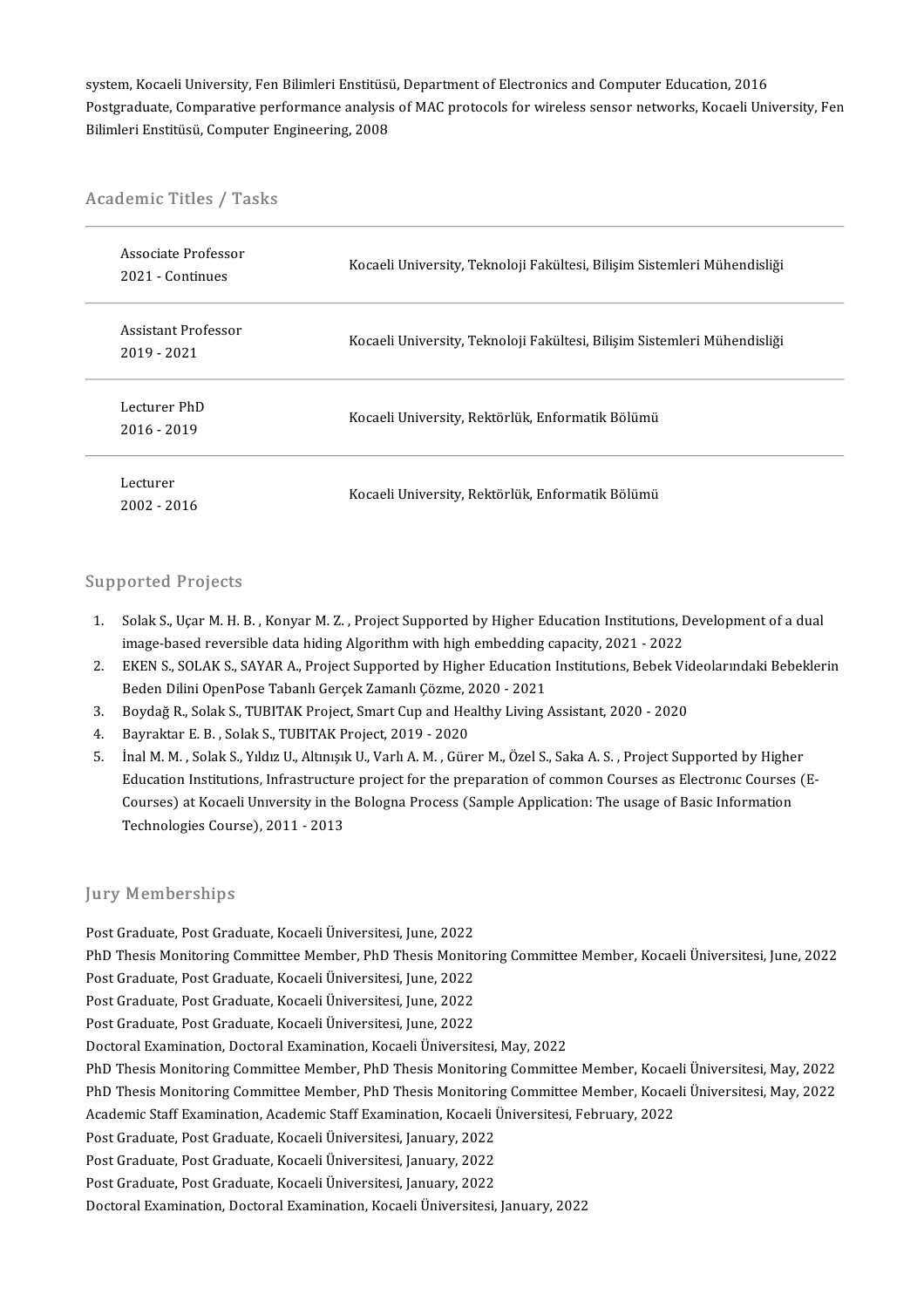Doctoral Examination, Doctoral Examination, Kocaeli Üniversitesi, January, 2022<br>Pest Craduate, Best Craduate, Kosaeli Üniversitesi, Osteber, 2021 Doctoral Examination, Doctoral Examination, Kocaeli Üniversitesi,<br>Post Graduate, Post Graduate, Kocaeli Üniversitesi, October, 2021<br>Post Craduate, Post Craduate, Kosaeli Üniversitesi, June, 2021 Doctoral Examination, Doctoral Examination, Kocaeli Üniversite<br>Post Graduate, Post Graduate, Kocaeli Üniversitesi, October, 20<br>Post Graduate, Post Graduate, Kocaeli Üniversitesi, June, 2021<br>Post Craduate, Post Craduate, Ko Post Graduate, Post Graduate, Kocaeli Üniversitesi, October, 20<br>Post Graduate, Post Graduate, Kocaeli Üniversitesi, June, 2021<br>Post Graduate, Post Graduate, Kocaeli Üniversitesi, June, 2021<br>Post Craduate, Post Craduate, Ko Post Graduate, Post Graduate, Kocaeli Üniversitesi, June, 2021<br>Post Graduate, Post Graduate, Kocaeli Üniversitesi, June, 2021<br>Post Graduate, Post Graduate, Kocaeli Üniversitesi, June, 2021<br>Post Craduate, Post Craduate, Koc Post Graduate, Post Graduate, Kocaeli Üniversitesi, June, 2021<br>Post Graduate, Post Graduate, Kocaeli Üniversitesi, June, 2021<br>Post Graduate, Post Graduate, Kocaeli Üniversitesi, June, 2021<br>Postoral Examination, Dostoral Ex Post Graduate, Post Graduate, Kocaeli Üniversitesi, June, 2021<br>Post Graduate, Post Graduate, Kocaeli Üniversitesi, June, 2021<br>Doctoral Examination, Doctoral Examination, Kocaeli Üniversitesi, May, 2021<br>Doctoral Examination Post Graduate, Post Graduate, Kocaeli Üniversitesi, June, 2021<br>Doctoral Examination, Doctoral Examination, Kocaeli Üniversitesi, May, 2021<br>Doctoral Examination, Doctoral Examination, Kocaeli Üniversitesi, May, 2021<br>Doctora Doctoral Examination, Doctoral Examination, Kocaeli Üniversitesi, May, 2021<br>Doctoral Examination, Doctoral Examination, Kocaeli Üniversitesi, May, 2021<br>Doctoral Examination, Doctoral Examination, Kocaeli Üniversitesi, May, Doctoral Examination, Doctoral Examination, Kocaeli Üniversitesi, May, 2021<br>Doctoral Examination, Doctoral Examination, Kocaeli Üniversitesi, May, 2021<br>PhD Thesis Monitoring Committee Member, PhD Thesis Monitoring Committe Doctoral Examination, Doctoral Examination, Kocaeli Üniversitesi, May, 2021<br>PhD Thesis Monitoring Committee Member, PhD Thesis Monitoring Committee Meml<br>Doctoral Examination, Doctoral Examination, Sakarya Üniversitesi, Dec PhD Thesis Monitoring Committee Member, PhD Thesis Monitoring Committee Member, Kocaeli Üniversitesi, April, 2021<br>Doctoral Examination, Doctoral Examination, Sakarya Üniversitesi, December, 2020<br>PhD Thesis Monitoring Commi Doctoral Examination, Doctoral Examination, Sakarya Üniversitesi, December, 2020<br>PhD Thesis Monitoring Committee Member, PhD Thesis Monitoring Committee Member, Kocaeli Üniversitesi, December,<br>2020 PhD Thesis Monitoring Committee Member, PhD Thesis Monit<br>2020<br>Post Graduate, Post Graduate, Kocaeli Üniversitesi, July, 2020<br>Post Craduate, Post Graduate, Kocaeli Üniversitesi, July, 2020 2020<br>Post Graduate, Post Graduate, Kocaeli Üniversitesi, July, 2020<br>Post Graduate, Post Graduate, Kocaeli Üniversitesi, July, 2020<br>Post Graduate, Post Graduate, Kocaeli Üniversitesi, June, 2020 Post Graduate, Post Graduate, Kocaeli Üniversitesi, July, 2020<br>Post Graduate, Post Graduate, Kocaeli Üniversitesi, July, 2020<br>Post Graduate, Post Graduate, Kocaeli Üniversitesi, June, 2020

# Post Graduate, Post Graduate, Kocaeli Üniversitesi, June, 2020<br>Articles Published in Journals That Entered SCI, SSCI and AHCI Indexes

Similar States Published in Journals That Entered SCI, SSCI and AHCI Indexes<br>1. Editorial: Special Issue on International Conference on Innovations in Intelligent Systems and<br>Applications (INISTA 2021) Applications (INISTA 2021)<br>Applications (INISTA 2021)<br>Solak S. Kilimci 7, H., Elson S. Editorial: Special Issue on<br>Applications (INISTA 202)<br>Solak S., Kilimci Z. H. , Eken S.<br>Consurrensy And Computatio Applications (INISTA 2021)<br>Solak S., Kilimci Z. H. , Eken S.<br>Concurrency And Computation-Practice & Experience, vol.34, pp.1-3, 2022 (Journal Indexed in SCI Expanded)<br>Efficient data hiding method for videos based on adanti

2. Solak S., Kilimci Z. H. , Eken S.<br>2. Concurrency And Computation-Practice & Experience, vol.34, pp.1-3, 2022 (Journal Indexed in SCI Expandence<br>2. Efficient data hiding method for videos based on adaptive inverted LSB33 Concurrency And Computation-Practice & Experient data hiding method for videos b<br>selection with enhanced Vigenere cipher<br>Konvar M.Z., Solak S Efficient data hiding<br>selection with enha<br>Konyar M. Z. , Solak S.<br>JOUPNAL OF INFORM selection with enhanced Vigenere cipher<br>Konyar M. Z., Solak S.<br>JOURNAL OF INFORMATION SECURITY AND APPLICATIONS, vol.63, no.63, pp.1-12, 2021 (Journal Indexed in SCI<br>Expanded) Konyar M. 2<br>JOURNAL O<br>Expanded)<br>Computer

3. JOURNAL OF INFORMATION SECURITY AND APPLICATIONS, vol.63, no.63, pp.1-12, 2021 (Journal Indexed in Expanded)<br>3. Computer-based evaluation to assess students' learning for the multiple-choice question-based<br>3. Computer-b Expanded)<br>Computer-based evaluation to a<br>exams: CBE-MCQs software tool<br>SOLAK S. UCAR M. H. B., Albedwieb Computer-based evaluation to asse<br>exams: CBE-MCQs software tool<br>SOLAK S., UÇAR M. H. B. , Albadwieh M.<br>COMPUTER APRLICATIONS IN ENCINE

exams: CBE-MCQs software tool<br>SOLAK S., UÇAR M. H. B. , Albadwieh M.<br>COMPUTER APPLICATIONS IN ENGINEERING EDUCATION, vol.28, no.6, pp.1406-1420, 2020 (Journal Indexed in<br>SCD SOLA<br>COM<br>SCI)<br>Dosi 6. COMPUTER APPLICATIONS IN ENGINEERING EDUCATION, vol.28, no.6, pp.1406-1420, 2020 (Journal Index SCI)<br>4. Design and Implementation of Web-Based Virtual Mobile Robot Laboratory for Engineering<br>Felixation

SCI)<br>Design and<br>Education<br>Solak S. Vak **Design and Implementati<br>Education<br>Solak S., Yakut Ö., Bolat E. D.<br>SYMMETPY PASEL, vol 12. n** 

Education<br>Solak S., Yakut Ö., Bolat E. D.<br>SYMMETRY-BASEL, vol.12, no.6, 2020 (Journal Indexed in SCI)

Solak S., Yakut Ö., Bolat E. D.<br>SYMMETRY-BASEL, vol.12, no.6, 2020 (Journal Indexed in SCI)<br>5. High Embedding Capacity Data Hiding Technique Based on EMSD and LSB Substitution Algorithms<br>SOLAK S SYMMETI<br>High Em<br>SOLAK S.<br>JEEE ACC High Embedding Capacity Data Hiding Technique Based on EM:<br>SOLAK S.<br>IEEE ACCESS, vol.8, pp.166513-166524, 2020 (Journal Indexed in SCI)<br>Image stegenegraphy based on J SB substitution and oneruntie

- SOLAK S.<br>IEEE ACCESS, vol.8, pp.166513-166524, 2020 (Journal Indexed in SCI)<br>6. Image steganography based on LSB substitution and encryption method: adaptive LSB+3<br>Solak S. Altmerk H IEEE ACCESS, vol.8,<br><mark>Image steganogr</mark>a<br>Solak S., Altınışık U.<br>JOUPNAL OF ELECT Image steganography based on LSB substitution and encryption metho<br>Solak S., Altınışık U.<br>JOURNAL OF ELECTRONIC IMAGING, vol.28, no.4, 2019 (Journal Indexed in SCI)<br>A new method for classifying nuts using image processing
- Solak S., Altınışık U.<br>JOURNAL OF ELECTRONIC IMAGING, vol.28, no.4, 2019 (Journal Indexed in SCI)<br>7. A new method for classifying nuts using image processing and k-means plus plus clustering<br>Solak S. Altınıalı U. JOURNAL OF ELECTRONIC IMAGING, vol.28, no.4, 2019 (Journal Indexed in SCI)<br>A new method for classifying nuts using image processing and k-mean:<br>Solak S., Altınışık U. A new method for classifying nuts using image processing and k-means plus p<br>Solak S., Altınışık U.<br>JOURNAL OF FOOD PROCESS ENGINEERING, vol.41, no.7, 2018 (Journal Indexed in SCI)<br>A new hybrid stereovision based distance e

8. Solak S., Altınışık U.<br>19. JOURNAL OF FOOD PROCESS ENGINEERING, vol.41, no.7, 2018 (Journal Indexed in SCI)<br>8. A new hybrid stereovision-based distance-estimation approach for mobile robot platforms<br>8. Solak S. Bo JOURNAL OF FOOD PROCESS ENGINEERING, vol.41, no.7, 2018 (Journal Indexed in SCI)<br>A new hybrid stereovision-based distance-estimation approach for mobile robot pl<br>Solak S., Bolat E.<br>COMPUTERS & ELECTRICAL ENGINEERING, vol.6 A new hybrid stereovision-based distance-estimation approach for mobile robot pl<br>Solak S., Bolat E.<br>COMPUTERS & ELECTRICAL ENGINEERING, vol.67, pp.672-689, 2018 (Journal Indexed in SCI)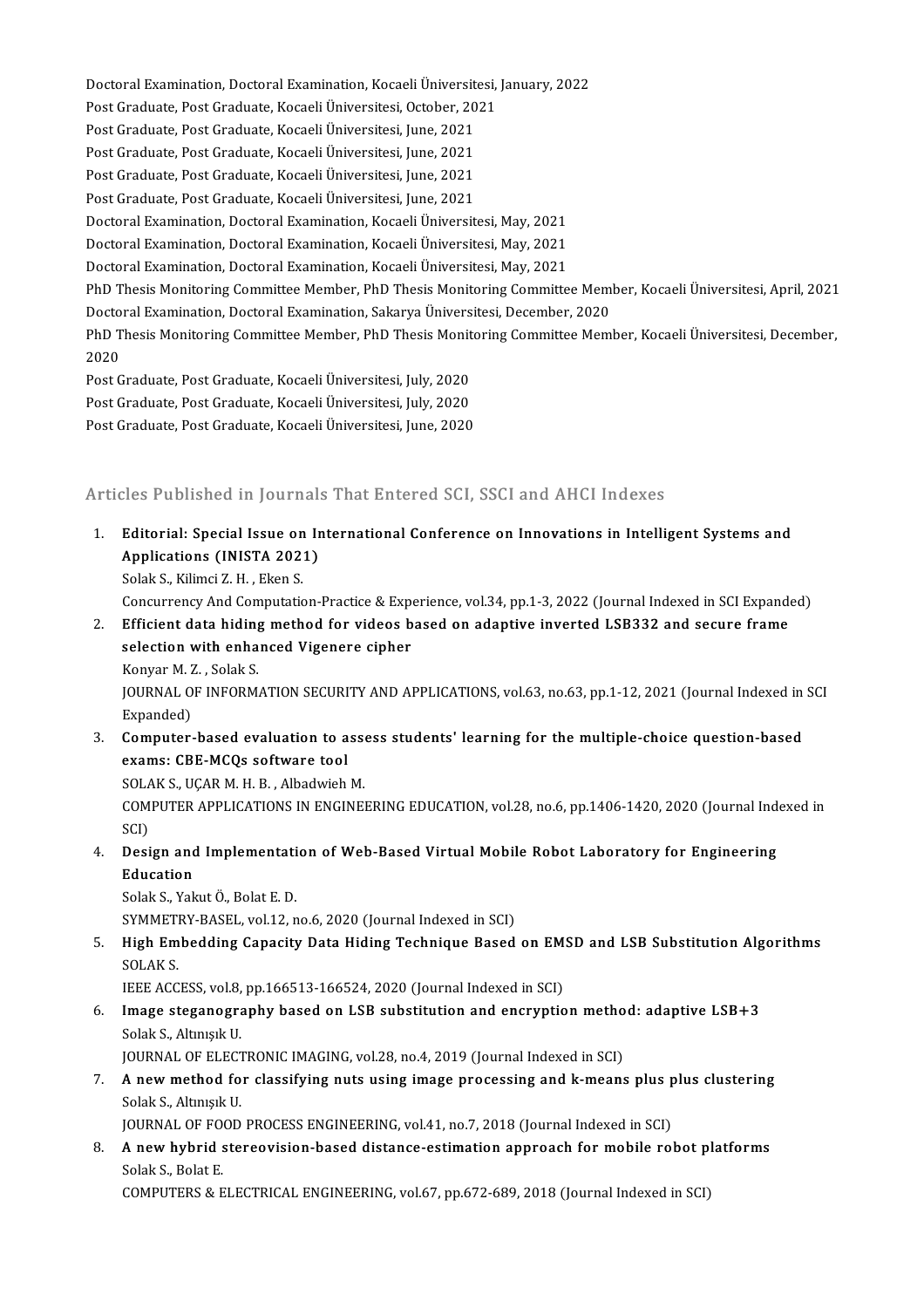### Articles Published in Other Journals

Inticles Published in Other Journals<br>1. Cloud Based WEB Application Design for Automatic Turkish Business Card Recognition and Its<br>Refermance Evaluation Performance III Street<br>Performance Evaluation<br>Sebin L. Hear M. H. B. Selek Cloud Based WEB Applicat:<br>Performance Evaluation<br>Şahin İ., Uçar M. H. B. , Solak S.<br>Ceri Üniversitesi Fen Bilimleri Performance Evaluation<br>Şahin İ., Uçar M. H. B. , Solak S.<br>Gazi Üniversitesi Fen Bilimleri Dergisi Part: C Tasarım ve Teknoloji, vol.10, no.1, pp.118-134, 2022 (Other Refereed<br>National Journals) Şahin İ., Uçar M. H.<br>Gazi Üniversitesi Fe<br>National Journals)<br>DESICN AND USA Gazi Üniversitesi Fen Bilimleri Dergisi Part: C Tasarım ve Teknoloji, vol.10, no.1, pp.118-134, 20<br>National Journals)<br>2. DESIGN AND USABILITY OF FACE RECOGNITION BASED ANNOUNCEMENT SYSTEM<br>Vilmagar B. Solak S. National Journals)<br>DESIGN AND USAI<br>Yılmazer B., Solak S.<br>EUROASIA JOURNAL Yilmazer B., Solak S.<br>EUROASIA JOURNAL OF MATHEMATICS - ENGINEERING NATURAL & MEDICAL SCIENCES, vol.8, no.16, pp.21-35, Yılmazer B., Solak S.<br>EUROASIA JOURNAL OF MATHEMATICS - ENGII<br>2021 (Refereed Journals of Other Institutions)<br>Image Stegenegraphy, Beeed GUU Design t. 3. Image Steganography-Based GUI Design to Hide Agricultural Data 2021 (Refereed Jou<br><mark>Image Steganogr</mark>a<br>Solak S., Altınışık U.<br>Cazi University Jou Image Steganography-Based GUI Design to Hide Agricultural Data<br>Solak S., Altınışık U.<br>Gazi University Journal of Science, vol.34, no.3, pp.748-763, 2021 (Journal Indexed in ESCI)<br>BLC Based Annligations: Provention of Wark 4. PLC Based Applications: Prevention of Work Accidents to Occur on Mill Machines Using PLC Oner M. A., Solak S. Gazi University Jour<br>PLC Based Applic<br>Öner M. A. , Solak S.<br>Ayruna Bilim ve Tol PLC Based Applications: Prevention of Work Accidents to Occur on Mill Machines Using PLC<br>Öner M. A. , Solak S.<br>Avrupa Bilim ve Teknoloji Dergisi, vol.2020, no.20, pp.101-110, 2020 (Other Refereed National Journals)<br>Coreek Öner M. A. , Solak S.<br>Avrupa Bilim ve Teknoloji Dergisi, vol.2020, no.20, pp.101-110, 2020 (Other Refereed National Avrupa Bilim ve Takip Sistemi Tasarımı<br>5. Gerçek Zamanlı Yüz Tanıma Tabanlı Personel Kontrol ve Takip Sist Avrupa Bilim ve Teknoloji Dergisi, vol.2020, no.20,<br>Gerçek Zamanlı Yüz Tanıma Tabanlı Personel<br>MAMAK U., KONYAR M. Z. , SOLAK S., UÇAR M. H. B.<br>Ayruna Bilim ve Talmalaji Dergisi, vol.2020, na.19, . Gerçek Zamanlı Yüz Tanıma Tabanlı Personel Kontrol ve Takip Sistemi Tasarımı<br>MAMAK U., KONYAR M. Z. , SOLAK S., UÇAR M. H. B.<br>Avrupa Bilim ve Teknoloji Dergisi, vol.2020, no.19, pp.497-504, 2020 (Refereed Journals of Other MAMAK U., KONYAR M. Z. , SOLAK S., UÇAR M. H. B.<br>Avrupa Bilim ve Teknoloji Dergisi, vol.2020, no.19, pp.497-504, 2020 (Refereed Journals of Other Institution<br>6. A new approach for steganography: bit shifting operation ofen Avrupa Bilim ve Tel<br><mark>A new approach</mark><br>Solak S., Altınışık U.<br>Pit isim TEKNOLOL A new approach for steganography: bit shifting operation ofencrypted data in LSB (SEI<br>Solak S., Altınışık U.<br>BİLİŞİM TEKNOLOJİLERİ DERGİSİ, vol.12, pp.75-81, 2019 (Refereed Journals of Other Institutions)<br>The Least Signifi Solak S., Altınışık U.<br>BİLİŞİM TEKNOLOJİLERİ DERGİSİ, vol.12, pp.75-81, 2019 (Refereed Journals of Other Inst<br>7. The Least Significant Two-bit Substitution Algorithm for Image Steganography<br>Solak S. Altınıalı II. BİLİŞİM TEKNOLOJ<br><mark>The Least Signific</mark><br>Solak S., Altınışık U.<br>International Jeurn The Least Significant Two-bit Substitution Algorithm for Image Steganography<br>Solak S., Altınışık U.<br>International Journal of Computer (IJC), vol.31, pp.150-156, 2018 (Refereed Journals of Other Institutions)<br>LSB Substituti Solak S., Altınışık U.<br>International Journal of Computer (IJC), vol.31, pp.150-156, 2018 (Refereed Journa<br>8. LSB Substitution and PVD performance analysis for image steganography<br>Solak S., Altınışık U. International Journ<br><mark>LSB Substitution</mark><br>Solak S., Altınışık U.<br>International Journ LSB Substitution and PVD performance analysis for image steganography<br>Solak S., Altınışık U.<br>International Journal of Computer Sciences and Engineering, vol.6, no.10, pp.1-4, 2018 (Refereed Journals of Other<br>Institutions) Solak S., Altın<br>International<br>Institutions)<br>IIP Pased D International Journal of Computer Sciences and Engineering, vol.6, n<br>Institutions)<br>9. IIR Based Digital Filter Design for Denoising the ECG Signal<br>Valut Ö, Salak S, Balat E Institutions)<br>IIR Based Digital Filter<br>Yakut Ö., Solak S., Bolat E.<br>JOUPMAL OF POLYTECHN IIR Based Digital Filter Design for Denoising the ECG Signal<br>Yakut Ö., Solak S., Bolat E.<br>JOURNAL OF POLYTECHNIC-POLITEKNIK DERGISI, vol.21, no.1, pp.173-181, 2018 (Journal Indexed in ESCI)<br>Cënëntë Jolama Tokniklari ve Këm Yakut Ö., Solak S., Bolat E.<br>10. Görüntü İşleme Teknikleri ve Kümeleme Yöntemleri Kullanılarak Fındık Meyvesinin Tespit ve<br>10. Görüntü İşleme Teknikleri ve Kümeleme Yöntemleri Kullanılarak Fındık Meyvesinin Tespit ve<br>11. S **JOURNAL OF POLY<br>Görüntü İşleme<br>Sınıflandırılması**<br>Selek S. Altınıcık II Görüntü İşleme T<br>Sınıflandırılması<br>Solak S., Altınışık U.<br>SAÜ Een Bilimleri E Sınıflandırılması<br>Solak S., Altınışık U.<br>SAÜ Fen Bilimleri Enstitüsü Dergisi, vol.22, no.1, pp.56-65, 2018 (Refereed Journals of Other Institutions) Solak S., Altınışık U.<br>11. SAÜ Fen Bilimleri Enstitüsü Dergisi, vol.22, no.1, pp.56-65, 2018 (Refereed Journals of Other Institutions)<br>11. UZAKTAN EĞİTİM DERSLERİNDE YILİÇİ ETKİNLİKLERİNİN ARTTIRILMASININ AKADEMİK SAÜ Fen Bi<br><mark>UZAKTAN</mark><br>ETKİLERİ<br>SOLAK S UZAKTAN EĞİTİM DE<br>ETKİLERİ<br>SOLAK S., ALTINIŞIK U.<br>Eğitim ve Öğretim Anasl ETKİLERİ<br>SOLAK S., ALTINIŞIK U.<br>Eğitim ve Öğretim Araştırmaları Dergisi, vol.6, pp.39-44, 2017 (Other Refereed National Journals) 12. SOLAK S., ALTINIŞIK U.<br>12. Yaygın Kullanılan ARM Tabanlı Tek Kart Bilgisayar Sistemleri ve Kullanım Alanları<br>12. Yaygın Kullanılan ARM Tabanlı Tek Kart Bilgisayar Sistemleri ve Kullanım Alanları<br>12. Yaygın Kullanılan A Eğitim ve Öğretim Araştırmal<br>**Yaygın Kullanılan ARM Ta**<br>SOLAK S., Yakut Ö., BOLAT E.<br>El Carari Jaurral of Ssianse s Yaygın Kullanılan ARM Tabanlı Tek Kart Bilgisayar Sistemleri ve Kullanım Alanları<br>SOLAK S., Yakut Ö., BOLAT E.<br>El-Cezeri Journal of Science and Engineering, vol.4, pp.11-24, 2017 (Other Refereed National Journals)<br>TEMEL BU 13. SOLAK S., Yakut Ö., BOLAT E.<br>13. El-Cezeri Journal of Science and Engineering, vol.4, pp.11-24, 2017 (Other Refereed National Journals)<br>13. TEMEL BİLGİSAYAR BİLİMLERİ DERSİNİ YAZ DÖNEMİNDE ALAN ÜNİVERSİTE ÖĞRENCİLERİNİ El-Cezeri Journal of S<br>**TEMEL BİLGİSAYA**<br>BAŞARIM ANALİZİ<br>SOLAK SALTNISIK TEMEL BİLGİSAYAR<br>BAŞARIM ANALİZİ<br>SOLAK S., ALTINIŞIK U.<br>Fğitim ve Öğretim Arası SOLAK S., ALTINIŞIK U.<br>Eğitim ve Öğretim Araştırmaları Dergisi, vol.6, pp.56-59, 2017 (Other Refereed National Journals) SOLAK S., ALTINIŞIK U.<br>14. Yaygın Kullanılan ARM Tabanlı Tek Kart Bilgisayar Sistemleri ve Kullanım Alanları<br>14. Yaygın Kullanılan ARM Tabanlı Tek Kart Bilgisayar Sistemleri ve Kullanım Alanları<br>15. YAKITÖ POLATE Eğitim ve Öğretim Araştırmala<br>**Yaygın Kullanılan ARM Tab**<br>SOLAK S., YAKUT Ö., BOLAT E.<br>El Cazeri Fen ve Mühandislik I SOLAK S., YAKUT Ö., BOLAT E.<br>El-Cezeri Fen ve Mühendislik Dergisi, vol.4, 2017 (Refereed Journals of Other Institutions)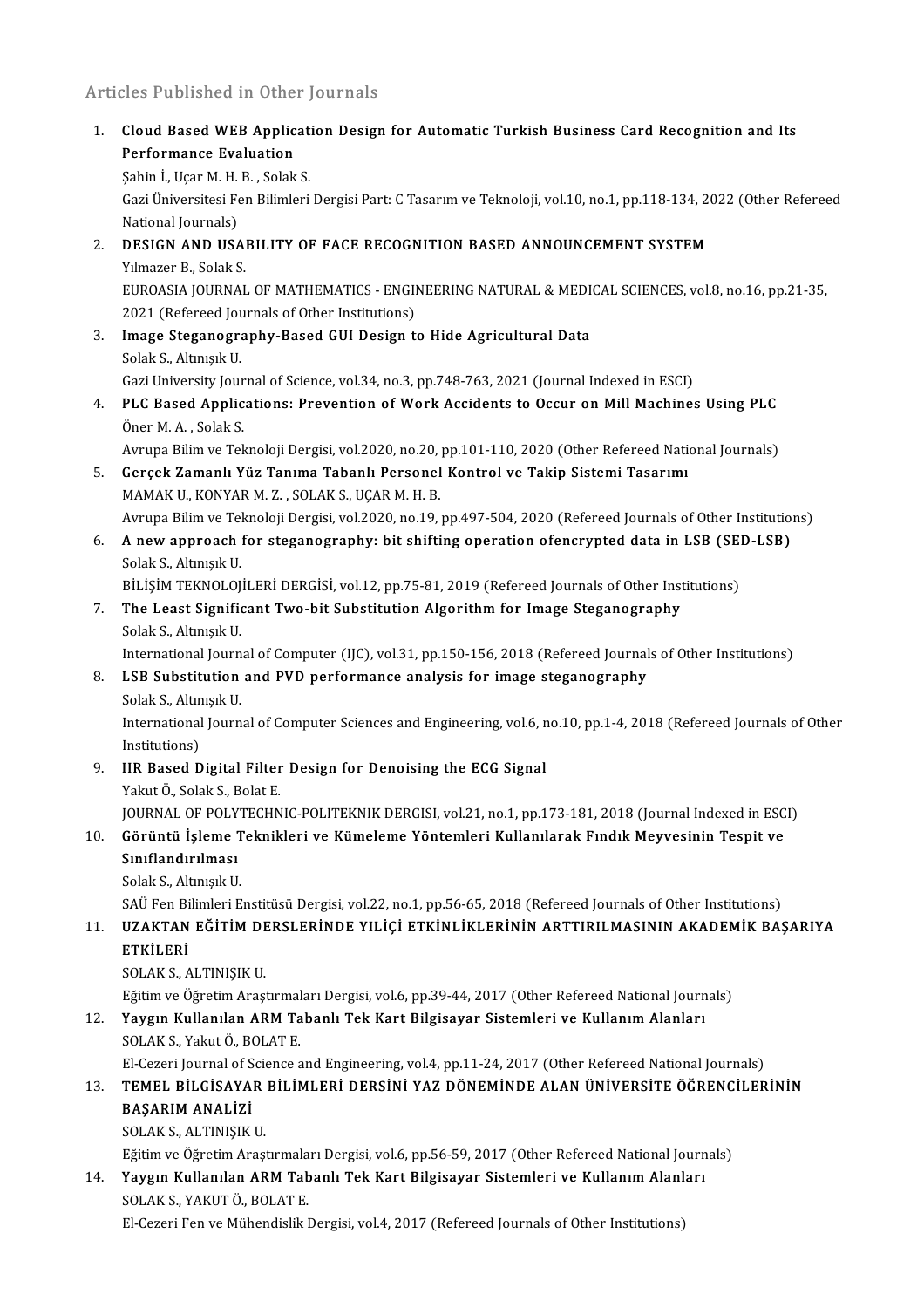- 15. YAZ OKULUNDA BİLGİSAYAR DERSLERİNİ ÖRGÜN EĞİTİM İLE ALAN ÖĞRENCİLERİNGÖRÜŞLERİ<br>ALTINISIK IL SOLAK S **YAZ OKULUNDA BİLO**<br>ALTINIŞIK U., SOLAK S.<br>Fğitim ve Öğretim Arası YAZ OKULUNDA BİLGİSAYAR DERSLERİNİ ÖRGÜN EĞİTİM İLE ALAN ÖĞRENCİLERİNGÖ<br>ALTINIŞIK U., SOLAK S.<br>Eğitim ve Öğretim Araştırmaları Dergisi, vol.6, pp.45-49, 2017 (Other Refereed National Journals)<br>YAZ OKULUNDA SATRANG VE TRAFI 16. ALTINIŞIK U., SOLAK S.<br>16. Eğitim ve Öğretim Araştırmaları Dergisi, vol.6, pp.45-49, 2017 (Other Refereed National Journals)<br>16. YAZ OKULUNDA SATRANÇ VE TRAFİK GÜVENLİĞİ ELEKTRONİK SEÇMELİ DERSLERİNİ ALAN Eğitim ve Öğretim Araştırmaları<br>YAZ OKULUNDA SATRANÇ V<br>ÖĞRENCİLERİN GÖRÜŞLERİ<br>ALTINISIK IL SOLAK S YAZ OKULUNDA SAT<br>ÖĞRENCİLERİN GÖRI<br>ALTINIŞIK U., SOLAK S.<br>Fğitim ve Öğretim Arast ALTINIŞIK U., SOLAK S.<br>Eğitim ve Öğretim Araştırmaları Dergisi, vol.6, pp.50-55, 2017 (Other Refereed National Journals) ALTINIŞIK U., SOLAK S.<br>17. WEB TABANLI GERÇEK ZAMANLI İLETİŞİM TEKNOLOJİSİ İLE SANAL SINIF UYGULAMASI<br>27. WEB TABANLI GERÇEK ZAMANLI İLETİŞİM TEKNOLOJİSİ İLE SANAL SINIF UYGULAMASI<br>21. NILDIZ IL İNALM M. SOLAK S. ALTINISIK Eğitim ve Öğretim Araştırmaları Dergisi, vol.6,<br>WEB TABANLI GERÇEK ZAMANLI İLETİŞİ<br>YILDIZ U., İNAL M. M. , SOLAK S., ALTINIŞIK U.<br>Fğitim ve Öğretim Arastırmaları Dergisi vol.5 WEB TABANLI GERÇEK ZAMANLI İLETİŞİM TEKNOLOJİSİ İLE SANAL SINIF UYGULAMASI<br>YILDIZ U., İNAL M. M. , SOLAK S., ALTINIŞIK U.<br>Eğitim ve Öğretim Araştırmaları Dergisi, vol.5, pp.295-302, 2016 (Other Refereed National Journals)<br> YILDIZ U., İNAL M. M. , SOLAK S., ALTINIŞIK U.<br>Eğitim ve Öğretim Araştırmaları Dergisi, vol.5, pp.295-302, 2016 (Other Refereed National Journals)<br>18. DESIGN OF OPEN COURSE MATERIAL FOR INTERACTIVE CONTENT SAMPLE OF LIBRE Eğitim ve Öğretim Araştırmaları Dergisi, vol.5, pp.295-302, 2016 (Other Refereed National Journals)<br>DESIGN OF OPEN COURSE MATERIAL FOR INTERACTIVE CONTENT SAMPLE OF LIBRE OF<br>YILDIZ U., ALTINIŞIK U., SOLAK S., İNAL M. M.<br>ST DESIGN OF OPEN COURSE MATERIAL FOR INTERACTIVE CONTENT SAMPLE OF LIBRE<br>YILDIZ U., ALTINIȘIK U., SOLAK S., İNAL M. M.<br>STUDIES IN MODERN SOCIETY, vol.7, pp.259-266, 2016 (Refereed Journals of Other Institutions)<br>MOODLE ICIN YILDIZ U., ALTINIŞIK U., SOLAK S., İNAL M. M.<br>19. MOODLE İÇİN ÖĞRENCİNİN DERSE DEVAM KRİTERİNİN KONTROLÜNE YÖNELİK BİR RAPORLAMA<br>19. MOODLE İÇİN ÖĞRENCİNİN DERSE DEVAM KRİTERİNİN KONTROLÜNE YÖNELİK BİR RAPORLAMA STUDIES IN MODERN SOCIE<br><mark>MOODLE İÇİN ÖĞRENCİN</mark><br>EKLENTİSİ GELİŞTİRME<br><sup>İNALMA</sup>MA YU DIZ UALTI MOODLE İÇİN ÖĞRENCİNİN DERSE DEVA<br>EKLENTİSİ GELİŞTİRME<br>İNAL M. M. , YILDIZ U., ALTINIŞIK U., SOLAK S.<br>Eğitim ve Öğretim Arastırmaları Dergisi vel E EKLENTİSİ GELİŞTİRME<br>İNAL M. M. , YILDIZ U., ALTINIŞIK U., SOLAK S.<br>Eğitim ve Öğretim Araştırmaları Dergisi, vol.5, pp.361-366, 2016 (Other Refereed National Journals)<br>ÜNİVERSİTE EL EKTRONİK SECMELİ DERSI ERİNDE CANLI DERS INAL M. M. , YILDIZ U., ALTINIŞIK U., SOLAK S.<br>Eğitim ve Öğretim Araştırmaları Dergisi, vol.5, pp.361-366, 2016 (Other Refereed Nation<br>20. ÜNİVERSİTE ELEKTRONİK SEÇMELİ DERSLERİNDE CANLI DERS UYGULAMASI<br>ALTINIŞIK U., S Eğitim ve Öğretim Araştırmaları Dergisi, vol.5,<br>**ÜNİVERSİTE ELEKTRONİK SEÇMELİ DER:**<br>ALTINIŞIK U., SOLAK S., İNAL M. M. , YILDIZ U.<br>Fğitim ve Öğretim Arastırmaları Dergisi vol E. ÜNİVERSİTE ELEKTRONİK SEÇMELİ DERSLERİNDE CANLI DERS UYGULAMASI<br>ALTINIŞIK U., SOLAK S., İNAL M. M. , YILDIZ U.<br>Eğitim ve Öğretim Araştırmaları Dergisi, vol.5, pp.409-416, 2016 (Other Refereed National Journals)<br>ÖRCÜN ÖĞRET 21. ÖRGÜN ÖĞRETİM DERSLERİNİNMOODLE YÖNETİM SİSTEMİ KULLANILARAK SUNULMASI DENEYİMİ<br>SOLAK S., ALTINIŞIK U., YILDIZ U., İNAL M. M. Eğitim ve Öğretim Araştırmaları Dergisi, vol.5,<br><mark>ÖRGÜN ÖĞRETİM DERSLERİNİNMOODLE</mark><br>SOLAK S., ALTINIŞIK U., YILDIZ U., İNAL M. M.<br>FĞİTİM VE ÖĞRETİM ARASTIRMALARI DERCİ ÖRGÜN ÖĞRETİM DERSLERİNİNMOODLE YÖNETİM SİSTEMİ KULLANILARAK SUNULMASI DENEYİ<br>SOLAK S., ALTINIŞIK U., YILDIZ U., İNAL M. M.<br>EĞİTİM VE ÖĞRETİM ARAŞTIRMALARI DERGİSİ, vol.5, no.2, pp.348, 2016 (Other Refereed National Journa SOLAK S., ALTINIŞIK U., YILDIZ U., İNAL M. M.<br>22. ÖRGÜN VE ÖĞRETİM ARAŞTIRMALARI DERGİSİ, vol.5, no.2, pp.348, 2016 (Other Refereed National Journals)<br>22. ÖRGÜN ÖĞRETİM DERSLERİNİN MOODLE ÖĞRENME YÖNETİM SİSTEMİ KULLANILAR EĞİTİM VE Ö<br><mark>ÖRGÜN ÖĞ</mark><br>DENEYİMİ<br>SOLAK SLAI ÖRGÜN ÖĞRETİM DERSLERİNİN MOODLI<br>DENEYİMİ<br>SOLAK S., ALTINIŞIK U., YILDIZ U., İNAL M. M.<br>Fğitim ve Öğretim Arastırmaları Dergisi, vel 5 **DENEYİMİ**<br>SOLAK S., ALTINIŞIK U., YILDIZ U., İNAL M. M.<br>Eğitim ve Öğretim Araştırmaları Dergisi, vol.5, pp.348-360, 2016 (Other Refereed National Journals) 23. SOLAK S., ALTINIȘIK U., YILDIZ U., İNAL M. M.<br>23. A Low Cost Single Board Computer Based Mobile Robot Motion Planning System for Indoor<br>23. A Low Cost Single Board Computer Based Mobile Robot Motion Planning System for Eğitim ve Öğretin<br>A Low Cost Sir<br>Environments<br>Selek S. Pelet E A Low Cost Single Board Compute<br>Environments<br>Solak S., Bolat E., Tuncer A., Yıldırım M.<br>International Journal of Intelligent Suct Environments<br>Solak S., Bolat E., Tuncer A., Yıldırım M.<br>International Journal of Intelligent Systems and Applications in Engineering, vol.4, pp.95-102, 2016 (Refereed Solak S., Bolat E., Tuncer A., Yıldırım M. 24. Implementation of a Web Based Wireless ECG Measuring and Recording System Yakut Ö., SOLAK S., BOLAT E. Journals of Other Institutions) I<mark>mplementation of a Web Based Wireless ECG Measuring and Recording System</mark><br>Yakut Ö., SOLAK S., BOLAT E.<br>World Academy of Science, Engineering and Technology International Journal of Electrical, Computer, Energetic, Yakut Ö., SOLAK S., BOLAT E.<br>World Academy of Science, Engineering and Technology International Journal of Electrical, Computer, Energet<br>Electronic and Communication Engineering, vol.9, pp.815-818, 2015 (Refereed Journals World Academy of Science, Engineering and Technology International Journal of Electrical, Computer, En<br>Electronic and Communication Engineering, vol.9, pp.815-818, 2015 (Refereed Journals of Other Instituti<br>25. Öğrenme Yön Electronic and Communication Engineering, vol.9, pp.815-818, 2015 (Refereed Journals of Other Institutions)<br>Öğrenme Yönetim Sistemi Değerlendirme Verilerinin Web Tarayıcı Eklentisi ile Öğrenci Bilgi<br>Sistemine Aktarılması<br>A Öğrenme Yönetim Sistemi Değerlendirm<br>Sistemine Aktarılması<br>ALTINIŞIK U., SOLAK S., YILDIZ U., İNAL M. M.<br>Fğitim ve Öğretim Arastırmaları Dergisi (Journ Eğitim ve Öğretim Araştırmaları Dergisi (Journal of Research in Education and Teaching), vol.1, no.3, pp.102-108, 2013 (Other Refereed National Journals) 26. Eğitim ve Öğretim Araştırmaları Dergisi (Journal of Research in Education and Teaching), vol.1, no.<br>26. TRAFİK GÜVENLİĞİ DERSİ İÇİN E ÖĞRENME İÇERİĞİ GELİŞTİRME VE SUNMA DENEYİMİ<br>26. TRAFİK GÜVENLİĞİ DERSİ İÇİN E ÖĞREN 2013 (Other Refereed National Journals)<br>TRAFİK GÜVENLİĞİ DERSİ İÇİN E ÖĞRENME İÇERİĞİ GELİŞTİRME V<br>SOLAK S., YILDIZ U., SUNGUR E., KILIÇ N., ALTINIŞIK U., MERT E., İNAL M. M.<br>Journal of Bessarsh in Edusation and Teashing, TRAFİK GÜVENLİĞİ DERSİ İÇİN E ÖĞRENME İÇERİĞİ GELİŞTİRME VE SUNMA DENEYİMİ<br>SOLAK S., YILDIZ U., SUNGUR E., KILIÇ N., ALTINIŞIK U., MERT E., İNAL M. M.<br>Journal of Research in Education and Teaching, vol.2, no.3, pp.281-287, SOLAK S., YILDIZ U., SUNGUR E., KILIÇ N., ALTINIŞIK U., MERT E., İNAL M. M.<br>Journal of Research in Education and Teaching, vol.2, no.3, pp.281-287, 2013 (Refereed Journals of Other<br>Institutions)<br>27. ÖĞRENME YÖNETİM Sİ Journal of Research in Education and Teaching, vol.2, no.3, pp.281-287, 2013 (Refereed Journals of Other Institutions)<br>ÖĞRENME YÖNETİM SİSTEMİ DEĞERLEND<br>ÖĞRENCİ BİLGİ SİSTEMİNE AKTARILMASI<br>SOLAKS ALTINISIK IL YILDIZ IL İNALM M ÖĞRENME YÖNETİM SİSTEMİ DEĞERLEN<br>ÖĞRENCİ BİLGİ SİSTEMİNE AKTARILMA:<br>SOLAK S., ALTINIŞIK U., YILDIZ U., İNAL M. M.<br>Journal of Bessarsh in Edusation and Teashin Journal of Research in Education and Teaching, vol.1, no.4, pp.102-108, 2012 (Refereed Journals of Other<br>Institutions) SOLAK S., ALTINISIK U., YILDIZ U., İNAL M. M.
- 28. DALLANDIRILMIŞ YAZILIM SİMÜLASYON UYGULAMALARI BİLGİ TEKNOLOJİLERİ DERSİ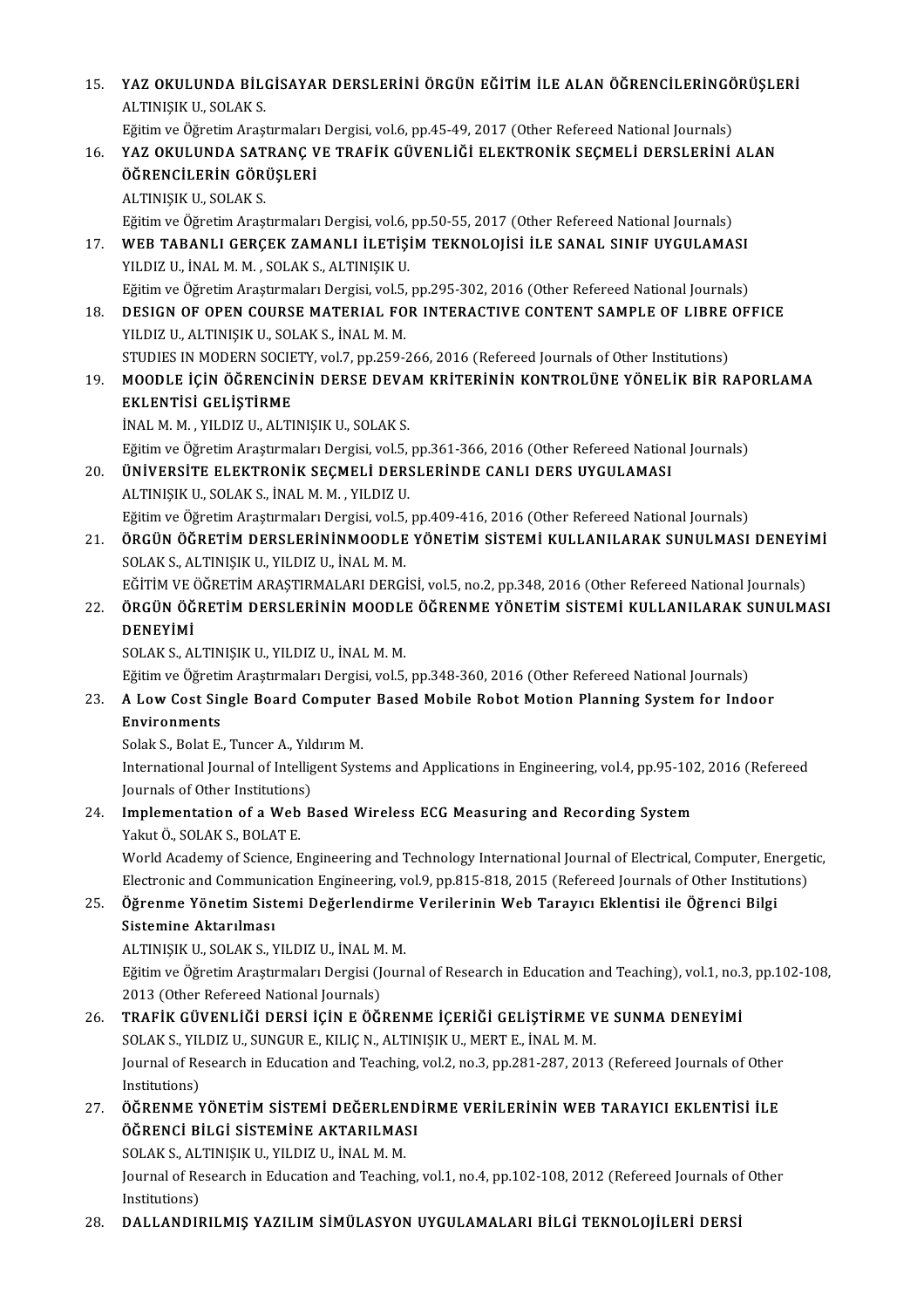#### LABORATUAR UYGULAMALARI ÖRNEĞİ

LABORATUAR UYGULAMALARI ÖRNEĞİ<br>YILDIZ U., SOLAK S., ALTINIŞIK U., İNAL M. M.<br>Fğitim ve Öğretim Arastrunaları Dergisi (Journ Eğitim ve Öğretim Araştırmaları Dergisi (Journal of Research in Education and Teaching), vol.1, pp.49-55, 2012<br>(Other Refereed National Journals) YILDIZ U., SOLAK S., ALTINIŞIK U., İN<br>Eğitim ve Öğretim Araştırmaları Der<br>(Other Refereed National Journals)<br>Eğ**itimde Yeniden YAPILANM** Eğitim ve Öğretim Araştırmaları Dergisi (Journal of Research in Education and Teaching), vol.1, pp.49-<br>(Other Refereed National Journals)<br>29. EĞİTİMDE YENİDEN YAPILANMA VE KALİTE SÜRECİNDE ELEKTRONİK SEÇMELİ DERSLER<br>1NALM

- (Other Refereed National Journals)<br>**EĞİTİMDE YENİDEN YAPILANMA VE KAL**<br>İNAL M. M. , ALTINIŞIK U., SOLAK S., YILDIZ U.<br>Eğitim ve Öğretim Arastırmaları Dergisi vel 1 EĞİTİMDE YENİDEN YAPILANMA VE KALİTE SÜRECİNDE ELEKTRONİK SEÇMELİ DERSLER<br>İNAL M. M. , ALTINIŞIK U., SOLAK S., YILDIZ U.<br>Eğitim ve Öğretim Araştırmaları Dergisi, vol.1, no.2, pp.272-278, 2012 (Refereed Journals of Other In INAL M. M. , ALTINIŞIK U., SOLAK S., YILDIZ U.<br>Eğitim ve Öğretim Araştırmaları Dergisi, vol.1, no.2, pp.272-278, 2012 (Refereed Journals of Other Inst<br>30. EĞİTİMDE YENİDEN YAPILANMA VE KALİTE SÜRECINDE ELEKTRONİK SEÇMELİ D
- Eğitim ve Öğretim Araştırmaları Dergisi, vol.1,<br>**EĞİTİMDE YENİDEN YAPILANMA VE KAL**<br>İNAL M. M. , ALTINIŞIK U., SOLAK S., YILDIZ U.<br>Journal of Besearsh in Education and Teachine EĞİTİMDE YENİDEN YAPILANMA VE KALİTE SÜRECINDE ELEKTRONİK SEÇMELİ DERSLER<br>İNAL M. M. , ALTINIŞIK U., SOLAK S., YILDIZ U.<br>Journal of Research in Education and Teaching, vol.1, no.2, pp.272-278, 2012 (Refereed Journals of Ot INAL M. M. , .<br>Journal of Re<br>Institutions)

# nsututions)<br>Books & Book Chapters

- 300ks & Book Chapters<br>1. BILGI TEKNOLOJILERI<br>2014 XI PIZIL SOLAK SALTI IS & BOOK SHAPESTS<br>BİLGİ TEKNOLOJİLERİ<br>YILDIZ U., SOLAK S., ALTINIŞIK U.<br>Umuttana Yaymayi, 2008 BİLGİ TEKNOLOJİLERİ<br>YILDIZ U., SOLAK S., ALTII<br>Umuttepe Yayınevi, 2008<br>TEMEL BİL Çİ TEKNOLO YILDIZ U., SOLAK S., ALTINIŞIK U.<br>Umuttepe Yayınevi, 2008<br>2. TEMEL BİLGİ TEKNOLOJİLERİ
- Umuttepe Yayınevi, 2008<br>TEMEL BİLGİ TEKNOLOJİLERİ<br>YILDIZ U., SOLAK S., ALTINIŞIK U.<br>Değisim Yayınları, 2006 **TEMEL BİLGİ TEKNOL<br>YILDIZ U., SOLAK S., ALT<br>Değisim Yayınları, 2006<br>Sareadsheets seftuar** YILDIZ U., SOLAK S., ALTINIŞIK U.<br>Değisim Yayınları, 2006<br>3. Spreadsheets software<br>Solak S. Değisim Yayınları, 2006
- Spreadsheets software<br>Solak S.<br>in: Basic Information Technologies , Serdar SOLAK, Editor, Değişim Yayınları, Kocaeli, pp.141-193, 2006<br>Sunum programı
- 4. Sunum programı<br>Altınışık U., Solak S., Deveci Topal A., Çoban Budak E., Yıldız U., Dağ F., Harmankaya A. O. , Akhisar Ü. in: Basic Information Technologies , Serdar SOLAK, Editor, Değişim Yayınları, Kocaeli, pp.141-193, 2<br>S<mark>unum programı</mark><br>Altınışık U., Solak S., Deveci Topal A., Çoban Budak E., Yıldız U., Dağ F., Harmankaya A. O. , Akhisar Ü in: Temel Bilgi Teknolojileri, ss,adt, Editor, Değisim Yayınları, Sakarya, pp.197-227, 2006

### Refereed Congress / Symposium Publications in Proceedings

# Refereed Congress / Symposium Publications in Proceedings<br>1. THE EXAMPLE OF COMPILER DESIGN WITH LOW LEVEL VIRTUAL MACHINE PROJECT<br>Cedity Selats THE EXAMPLE<br>THE EXAMPLE<br>Gedik Y., Solak S.<br>Eth INTERNATIO

THE EXAMPLE OF COMPILER DESIGN WITH LOW LEVEL VIRTUAL MACHINE PROJECT<br>Gedik Y., Solak S.<br>5th INTERNATIONAL MARMARA SCIENCES CONGRESS IMASCON 2020 AUTUMN, Kocaeli, Turkey, 4 - 05 December<br>2020. pp.479.495 3020 Gedik Y., Solak S.<br>2020, pp.478-485<br>745 DIACNOSIS 5th INTERNATIONAL MARMARA SCIENCES CONGRESS IMASCON 2020 AUTUMN, Kocaeli, Turkey, 4 - 05 Decem<br>2020, pp.478-485<br>2. THE DIAGNOSIS OF COVID-19 IN THE LUNG USING ARTIFICIAL INTELLIGENCE IN X- RAY IMAGES<br>Soveel A. B. Solak S.

# 2020, pp.478-485<br>2. THE DIAGNOSIS OF COVID-19 IN THE LUNG USING ARTIFICIAL INTELLIGENCE IN X- RAY IMAGES<br>Soysal A. B., Solak S.

5th INTERNATIONAL MARMARA SCIENCES CONGRESS IMASCON 2020 AUTUMN, Kocaeli, Turkey, 4 - 05 December 2020,pp.13 5th INTERNATIONAL MARMARA SCIENCES CONGRESS IMASCON 2020<br>2020, pp.13<br>3. Cloud Computing Based Masked Face Recognition Application<br>Vilmarar B. Solak S.

## 2020, pp.13<br>**Cloud Computing**<br>Yılmazer B., Solak S.<br>ASVII 2020 - Alplly S Yılmazer B., Solak S.<br>ASYU 2020 - Akıllı Sistemlerde Yenilikler ve Uygulamaları Konferansı , İstanbul, Turkey, 15 - 17 October 2020, pp.1-Y<sub>1</sub><br>AS<br>6 ASYU 2020 - Akıllı Sistemlerde Yenilikler ve Uygulamaları Konferansı , İstanbul, Turkey, 15 - 17 October 2020, pp.1-<br>6<br>4. An Investigation of the Relationship between Agricultural Production and Greenhouse Gas Emissions<br>Te

# 6<br>An Investigation<br>Tezcan G., Solak S.<br>2nd International. An Investigation of the Relationship between Agricultural Production and Greenhouse Gas Emis<br>Tezcan G., Solak S.<br>2nd International Congress on Human-Computer Interaction, Optimization and Robotic Applications, Ankara,<br>Turk

Tezcan G., Solak S.<br>2nd International Congress on Hu:<br>Turkey, 26 - 27 June 2020, pp.1-7<br>Yüksek Yeğunluklu Odaklanmı

5. Yüksek Yoğunluklu Odaklanmış Ultrason Dalgalarının Ex Vivo Dana Karaciğeri Üzerinde Oluşturduğu Turkey, 26 - 27 June 2020, pp.1-7<br>Yüksek Yoğunluklu Odaklanmış Ultrason Dalgala<br>Tahribatın Görüntü İşleme Teknikleri İle Analizi Yüksek Yoğunluklu Odaklanmış U<br>Tahribatın Görüntü İşleme Tekni<br>Kılıç K., Solak S., Karaböce B., Bolat E.<br>2rd INTERNATIONAL ENCINEERINC

Kılıç K., Solak S., Karaböce B., Bolat E.<br>3rd INTERNATIONAL ENGINEERING RESEARCH SYMPOSIUM (INERS'xx19), Düzce, Turkey, 5 - 07 September 2019,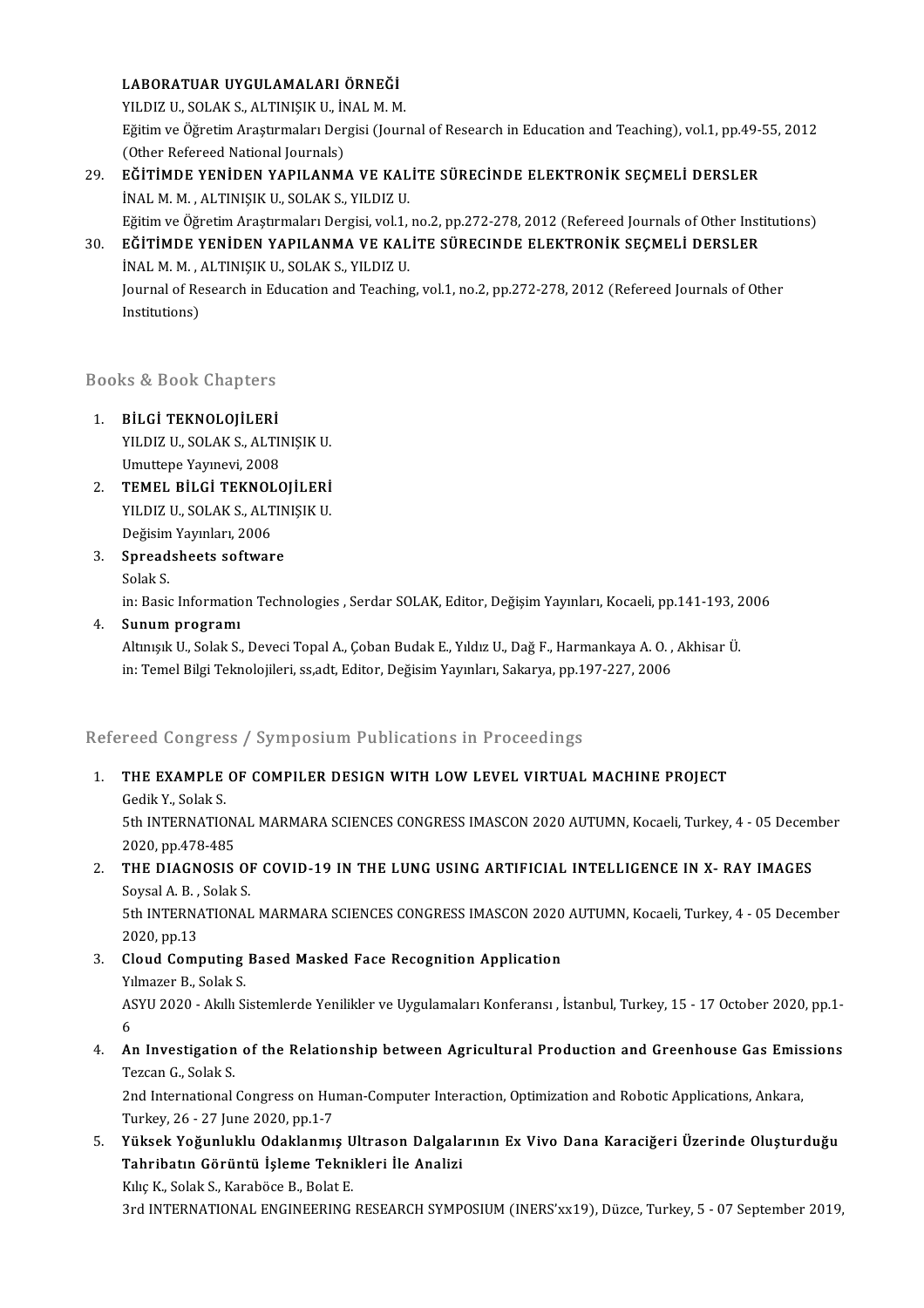vol.1,no.1,pp.315-319

## vol.1, no.1, pp.315-319<br>6. HISTOGRAM-BASED REVERSIBLE DATA HIDING METHOD USING MAXIMUM HISTOGRAM VALUE vol.1, no<br><mark>HISTOC</mark><br>Solak S.<br>III USLA HI<mark>STOGRAM-BASED REVERSIBLE DATA HIDING METHOD USING MAXIMUM HISTOGRAM VALUE</mark><br>Solak S.<br>ULUSLARARASI MARMARA FEN BİLİMLERİ KONGRESİ 2019 BAHAR, Kocaeli, Turkey, 26 - 28 April 2019, pp.323-<br><sup>227</sup>

Solal<br>ULUS<br>327<br>pi*v*s ULUSLARARASI MARMARA FEN BİLİMLERİ KONGRESİ 2019 BAHAR, Kocaeli, Turkey, 26 - 28 April 20<br>327<br>7. PİKSEL DEĞERLERİ FARKI YÖNTEMİ KULLANILARAK VERİLERİN RENKLİ GÖRÜNTÜLERE<br>6.171 ENMESİ

# 327<br>PİKSEL DEĞE<br>GİZLENMESİ<br>SOLAK SLALTI PİKSEL DEĞERLERİ<br>GİZLENMESİ<br>SOLAK S., ALTINIŞIK U.<br>4th International Concu

GİZLENMESİ<br>SOLAK S., ALTINIŞIK U.<br>4th International Congress on Education, Distance Educationand Educational Technology- ICDET, 23 - 24<br>Navember 2018, pp.129, 122 SOLAK S., ALTINIŞIK U.<br>4th International Congress on<br>November 2018, pp.129-133<br>DÜSÜK ANLAM L BİTLERİL 8. 4th International Congress on Education, Distance Educationand Educational Technology- ICDET, 23 - 24<br>November 2018, pp.129-133<br>8. DÜŞÜK ANLAMLI BİTLERİN DEĞİŞTİRİLMESİ YÖNTEMİ KULLANILARAK BİLGİLERİN GÖRÜNTÜLERE

# November 201<br><mark>DÜŞÜK ANLAI</mark><br>SAKLANMASI<br>ALTINISIK IL SI DÜŞÜK ANLAMLI BİT<br>SAKLANMASI<br>ALTINIŞIK U., SOLAK S.<br>Ath International Concu

SAKLANMASI<br>ALTINIŞIK U., SOLAK S.<br>4th International Congress on Education, Distance Educationand Educational Technology- ICDET, 23 - 24<br>Navember 2018, pp.124, 129 ALTINIȘIK U., SOLAK S.<br>4th International Congress on<br>November 2018, pp.134-138<br>En Dücülz Anlamlı Son Üs L 9. 4th International Congress on Education, Distance Educationand Educational Technology- ICDET, 23 - 24<br>19. En Düşük Anlamlı Son Üç Bitin Değiştirilmesi Yöntemi Kullanılarak Renkli Görüntülere Verilerin<br>19. En Düşük Anlam

## November 2018, pp.134-138<br>En Düşük Anlamlı Son Üç |<br>Gizlenmesi<br>SOLAK S., ALTINISIK U. En Düşük Anlamlı So<br>Gizlenmesi<br>SOLAK S., ALTINIŞIK U.<br>Hluelararası Marmana I Gizlenmesi<br>SOLAK S., ALTINIŞIK U.<br>Uluslararası Marmara Fen ve SosyalBilimler Kongresi, 23 - 25 November 2018, pp.347-350<br>UZAKTAN EĞİTİM YÖNTEMİ İLE TEMEL BİL Gİ TEKNOLOLU ERİ KULLANIMI DERSİ.

10. SOLAK S., ALTINIŞIK U.<br>10. Uluslararası Marmara Fen ve SosyalBilimler Kongresi, 23 - 25 November 2018, pp.347-350<br>10. UZAKTAN EĞİTİM YÖNTEMİ İLE TEMEL BİLGİ TEKNOLOJİLERİ KULLANIMI DERSİNİN VERİLMESİ Uluslararası Marmara Fen ve SosyalBilimler K<br>UZAKTAN EĞİTİM YÖNTEMİ İLE TEMEL B<br>SOLAK S., ALTINIŞIK U., İNAL M. M. , YILDIZ U.<br><sup>2</sup>rd International Constess on Education Dist UZAKTAN EĞİTİM YÖNTEMİ İLE TEMEL BİLGİ TEKNOLOJİLERİ KULLANIMI DERSİNİN VERİLMESİ<br>SOLAK S., ALTINIŞIK U., İNAL M. M. , YILDIZ U.<br>3rd International Congress on Education, Distance Educationand Educational Technology- ICDET,

SOLAK S., ALTINIŞIK U., İNAL M. M. , Y<br>3rd International Congress on Educat<br>24 - 25 November 2017, pp.151-154<br>MOODLE BERS KATILIM MODÜLÜ 3rd International Congress on Education, Distance Educationand Educational Technology- ICDET, Antalya, Turkey,<br>24 - 25 November 2017, pp.151-154<br>11. MOODLE DERS KATILIM MODÜLÜNÜN KULLANILMASI

# 24 - 25 November 2011<br>**MOODLE DERS KAT**I<br>ALTINIŞIK U., SOLAK S.<br><sup>2rd</sup> International Concu

ALTINIŞIK U, SOLAK S.

3rd International Congress on Education, Distance Education, Antalya, Turkey, 24 - 25 November 2017, pp.155-<br>159

### 12. VERİ TABANINA GİRİŞ ELEKTRONİK SEÇMELİ DERSLERİNDE CANLI DERSUYGULAMASININ 159<br>VERİ TABANINA GİRİŞ ELEKTRONİK SEÇMI<br>ÖĞRENCİLERİN DERS BAŞARIMINA ETKİSİ<br>ALTINISIK IL SOLAK S **VERİ TABANINA GİR<br>ÖĞRENCİLERİN DER:<br>ALTINIŞIK U., SOLAK S.**<br><sup>2</sup>rd International Concu

ÖĞRENCİLERİN DERS BAŞARIMINA ETKİSİ<br>ALTINIŞIK U., SOLAK S.<br>3rd International Congress on Education,Distance Education and Educational Technology, Antalya, Turkey, 24 - 25 ALTINIȘIK U., SOLAK S.<br>3rd International Congress or<br>November 2017, pp.160-164<br>YAZ OKULUNDA UZAKTAN 3rd International Congress on Education,Distance Education and Educational Technology, Antalya, Turke<br>November 2017, pp.160-164<br>13. YAZ OKULUNDA UZAKTAN EĞİTİMLE ÜNİVERSİTE ELEKTRONİK SEÇMELİDERSLERİNİ ALAN

### November 2017, pp.160-164<br>YAZ OKULUNDA UZAKTAN E<br>ÖĞRENCİLERİN GÖRÜŞLERİ<br>ALTINISIK IL SOLAK S YAZ OKULUNDA UZA<br>ÖĞRENCİLERİN GÖRI<br>ALTINIŞIK U., SOLAK S.<br>Eth World Congress on ÖĞRENCİLERİN GÖRÜŞLERİ<br>ALTINIŞIK U., SOLAK S.<br>6th World Congress on Educational and Instructional Studies, Antalya, Turkey, 26 - 28 October 2017, pp.21

## 14. UZAKTAN EĞİTİMDERSLERİNDE YIL İÇİ ETKİNLİKLERİNİN ARTIRILMASININ AKADEMİK BAŞARIYA 6th World<br>UZAKTAN<br>ETKİLERİ<br>SOLAKS A UZAKTAN EĞİTİM DE<br>ETKİLERİ<br>SOLAK S., ALTINIŞIK U.<br><sup>Eth Morid Congress on</sup>

SOLAK S. ALTINISIK U.

6th World Congress on Educational and Instructional Studies- WCEIS 2017, Antalya, Turkey, 26 - 28 October 2017,<br>6th World Congress on Educational and Instructional Studies- WCEIS 2017, Antalya, Turkey, 26 - 28 October 2017 6th World Congress on Educational and Instructional Studies- WCEIS 2017, Antalya, Turkey, 26 - 28 October 2017,<br>15. YAZ OKULUNDA BİLGİSAYAR DERSLERİNİ ALAN ÖĞRENCİLERİN GÖRÜŞLERİ:KOCAELİ ÜNİVERSİTESİ<br>DENEVIMİ

# pp.20<br>YAZ OKULI<br>DENEYİMİ<br>ALTINISIK I YAZ OKULUNDA BİL<mark>i</mark><br>DENEYİMİ<br>ALTINIŞIK U., SOLAK S.<br><sup>EthWorld Congresson l</sup>

**DENEYİMİ**<br>ALTINIŞIK U., SOLAK S.<br>6thWorld Congresson Educational andInstructional Studies, Antalya, Turkey, 26 - 28 October 2017, pp.21

### 16. TEMEL BİLGİSAYAR BİLİMLERİ DERSİNİ YAZ DÖNEMİNDE ALANÜNİVERSİTE ÖĞRENCİLERİNİN BAŞARIMANALİZİ TEMEL BİLGİSAYAR<br>BAŞARIM ANALİZİ<br>SOLAK S., ALTINIŞIK U.<br>Eth Warld Congress an

6th World Congress on Educational and Instructional Studies-WCEIS 2017, Antalya, Turkey, 26 - 28 October 2017,<br>pp.22 SOLAK<br>6th Wo<br>pp.22<br>ünivu

### 17. ÜNİVERSİTE ELEKTRONİK SEÇMELİ DERSLERİNDE ÖĞRENCİLERİN CANLI DERSE KATILIM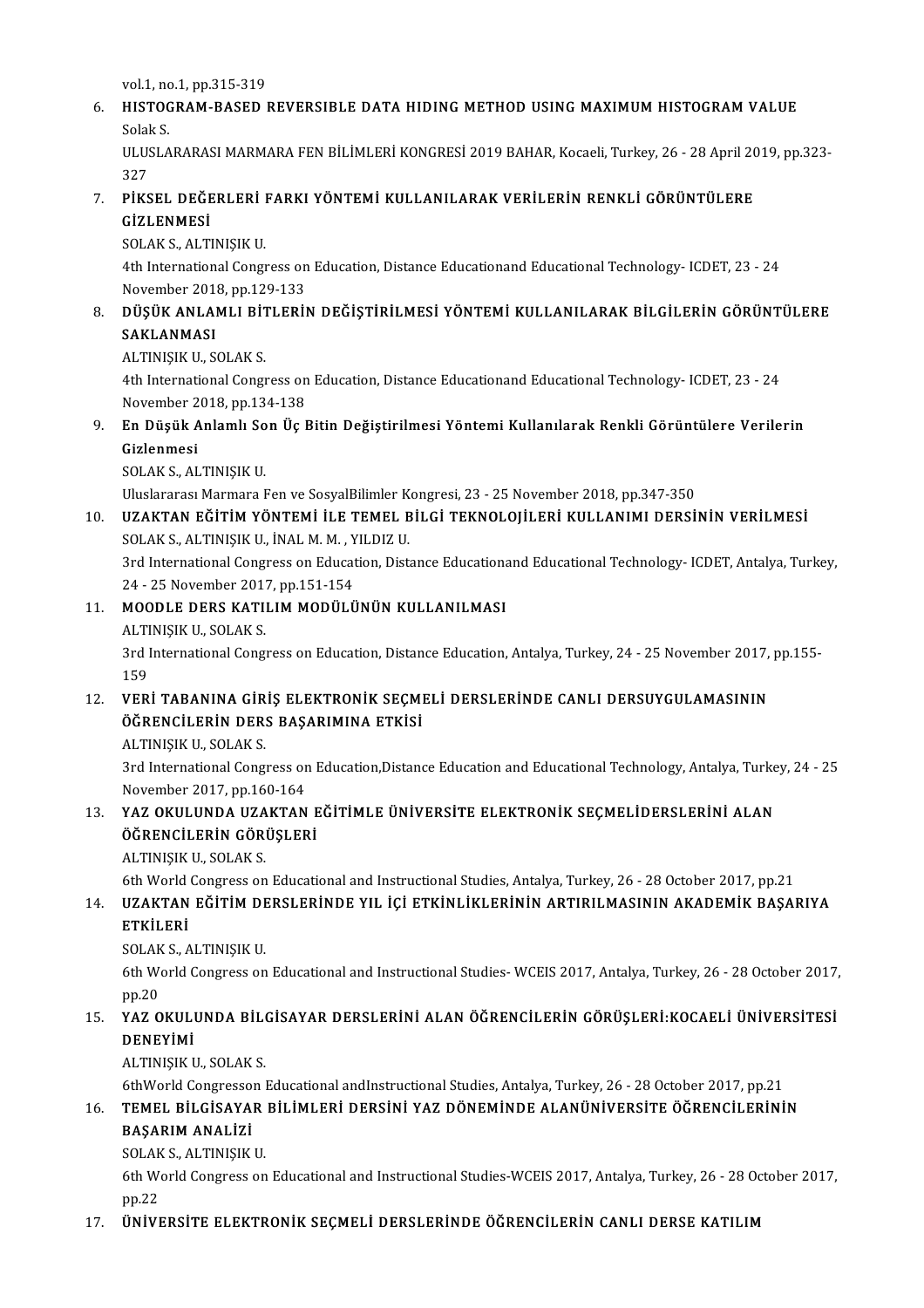### GÖRÜŞLERİNİN DEĞERLENDİRİLMESİ<br>ALTINISIK IL SOLAK S GÖRÜŞLERİNİN DEĞI<br>ALTINIŞIK U., SOLAK S.<br>Warld Congress on Life ALTINIȘIK U., SOLAK S.<br>World Congress on Lifelong Education, Antalya, Turkey, 16 - 17 December 2016, pp.305-311 ALTINIȘIK U., SOLAK S.<br>World Congress on Lifelong Education, Antalya, Turkey, 16<br>18. COURSE DESIGN MODEL FOR DISTANCE LEARNING World Congress on<br>COURSE DESIGN<br>Solak S., Altınışık U.<br>World Congress on Solak S., Altınışık U.<br>World Congress on Lifelong Education, Antalya, Turkey, 16 - 17 December 2016, vol.1, no.1, pp.311-320 Solak S., Altınışık U.<br>19. World Congress on Lifelong Education, Antalya, Turkey, 16 - 17 December 2016, vol.1, no.1, pp.311-<br>19. WEB TABANLI GERÇEK ZAMANLI İLETİŞİM TEKNOLOJİSİ İLE SANAL SINIF UYGULAMASI<br>19. WEB TABANLI A World Congress on Lifelong Education, Antaly<br>WEB TABANLI GERÇEK ZAMANLI İLETİŞİ<br>YILDIZ U., İNAL M. M. , SOLAK S., ALTINIŞIK U.<br>7th International Congress on New Tronds in . WEB TABANLI GERÇEK ZAMANLI İLETİŞİM TEKNOLOJİSİ İLE SANAL SINIF UYGULAMASI<br>YILDIZ U., İNAL M. M. , SOLAK S., ALTINIŞIK U.<br>7th International Congress on New Trends in Education, Antalya, Turkey, 13 - 15 May 2016, vol.1, pp. YILDIZ U., İNAL M. M. , SOLAK S., ALTINIŞIK U.<br>20. WEB-TABANLI GERÇEK-ZAMANLI İLETİŞİM TEKNOLOJİSİ İLE SANAL SIIF UYGULAMASI<br>20. WEB-TABANLI GERÇEK-ZAMANLI İLETİŞİM TEKNOLOJİSİ İLE SANAL SIIF UYGULAMASI 7th International Congress on New Trends in <br>WEB-TABANLI GERÇEK-ZAMANLI İLETİŞ<br>YILDIZ U., İNAL M. M. , SOLAK S., ALTINIŞIK U.<br>7TH INTERNATIONAL CONCREE ON NEW TRE WEB-TABANLI GERÇEK-ZAMANLI İLETİŞİM TEKNOLOJİSİ İLE SANAL SIIF UYGULAMASI<br>YILDIZ U., İNAL M. M. , SOLAK S., ALTINIŞIK U.<br>7TH INTERNATIONAL CONGREE ON NEW TRENDS IN EDUCATION ICONTE 2016, 13 - 15 May 2016<br>MOODLE İCİN ÖĞRENC 21. YILDIZ U., İNAL M. M. , SOLAK S., ALTINIŞIK U.<br>21. MOODLE İÇİN ÖĞRENCİNİN DERSE DEVAM KRİTERİNİN KONTROLÜNE YÖNELİK BİR RAPORLAMA Z1. MOODLE İÇİN ÖĞRENCİNIN DERSE DEVAM KRİTERİNİN KONTROLÜNE YÖNELİK BİR RAPORLAMA EKLENTİSİ GELİŞTİRME MOODLE İÇİN ÖĞRENCİNİN DERSE DEVA<br>EKLENTİSİ GELİŞTİRME<br>İNAL M. M. , YILDIZ U., ALTINIŞIK U., SOLAK S.<br>7th International Congress on New Trands in . 7th International Congress on New Trends in Education ICONTE 2016, Antalya, Turkey, 13 - 15 May 2016, pp.118-<br>119 İNAL<br>7th I<br>119<br>üniy <sup>7</sup>th International Congress on New Trends in Education ICONTE 2016, Antalya, Turkey, 119<br>22. ÜNİVERSİTE ELEKTRONİK SEÇMELİ DERSLERİNDE CANLI DERS UYGULAMASI<br>ALTINISIK IL SOLAK S. İNALM M. YU DIZ U 119<br><mark>ÜNİVERSİTE ELEKTRONİK SEÇMELİ DER:</mark><br>ALTINIŞIK U., SOLAK S., İNAL M. M. , YILDIZ U.<br><sup>7th International Congrees on New Tranda in .</sup> ÜNİVERSİTE ELEKTRONİK SEÇMELİ DERSLERİNDE CANLI DERS UYGULAMASI<br>ALTINIŞIK U., SOLAK S., İNAL M. M. , YILDIZ U.<br>7th International Congress on New Trends in Education ICONTE 2016, Antalya, Turkey, 13 - 15 May 2016, pp.119<br>ÖR ALTINIŞIK U., SOLAK S., İNAL M. M. , YILDIZ U.<br>23. ÖRGÜN ÖĞRETİM DERSLERİNİN MOODLE ÖĞRENME YÖNETİM SİSTEMİ KULLANILARAK SUNULMASI<br>23. ÖRGÜN ÖĞRETİM DERSLERİNİN MOODLE ÖĞRENME YÖNETİM SİSTEMİ KULLANILARAK SUNULMASI 7th Internat<br>ÖRGÜN ÖĞ<br>DENEYİMİ<br>SOLAK SLAI ÖRGÜN ÖĞRETİM DERSLERİNİN MOODLI<br>DENEYİMİ<br>SOLAK S., ALTINIŞIK U., YILDIZ U., İNAL M. M.<br><sup>711</sup>h İnternational Constess on Now Trands in DENEYİMİ<br>SOLAK S., ALTINIŞIK U., YILDIZ U., İNAL M. M.<br>7th International Congress on New Trends in Education ICONTE 2016, Antalya, Turkey, 13 - 15 May 2016, pp.117<br>Distance Estimation using Stance Vision for Indeer Mebile SOLAK S., ALTINIȘIK U., YILDIZ U., İNAL M. M.<br>24. Distance Estimation using Stereo Vision for Indoor Mobile Robot Applications<br>24. Distance Estimation using Stereo Vision for Indoor Mobile Robot Applications Tth Internationa<br>Distance Estim<br>Solak S., Bolat E.<br>Pres of <sup>Oth</sup> Intel Distance Estimation using Stereo Vision for Indoor Mobile Robot Applications<br>Solak S., Bolat E.<br>Proc. of 9th International Conference on Electrical and Electronics Engineering (ELECO 2015), Bursa, Turkey, 26<br>28 November 20 Solak S., Bolat E.<br>Proc. of 9th International Conference of<br>28 November 2015, vol.1, pp.685-688<br>Implementation of a Web Pased W Proc. of 9th International Conference on Electrical and Electronics Engineering (ELECO 201.<br>28 November 2015, vol.1, pp.685-688<br>25. Implementation of a Web Based Wireless ECG Measuring and Recording System<br>25. Implementati 28 November 2015, vol.1, pp.6<br>Implementation of a Web I<br>YAKUT Ö., SOLAK S., BOLAT E.<br>ICMPMS 2015, 17th Internatio I<mark>mplementation of a Web Based Wireless ECG Measuring and Recording System</mark><br>YAKUT Ö., SOLAK S., BOLAT E.<br>ICMPMS 2015: 17th International Conference on Medical Physics and Medical Sciences, İstanbul, Turkey, 26 - 27<br>Ostabar YAKUT Ö., SOL.<br>ICMPMS 2015:<br>October 2015<br>Implementati ICMPMS 2015: 17th International Conference on Medical Physics and Medical Sciences, İstand<br>October 2015<br>26. Implementation of a Web-Based Wireless ECG Measuring and Recording System<br>NAKUT Ö SOLAK S POLAT E October 2015<br>Implementation of a Web-I<br>YAKUT Ö., SOLAK S., BOLAT E.<br>17th International Conference Implementation of a Web-Based Wireless ECG Measuring and Recording System<br>YAKUT Ö., SOLAK S., BOLAT E.<br>17th International Conference on Medical Physics and Medical Sciences, Istanbul Medical Physics and Medical<br>Sciences 0( YAKUT Ö., SOLAK S., BOLAT E.<br>17th International Conference on Medical Physics and Medical Sciences, Istanbul Medi<br>Sciences, 9(10), 815-818, 2015., İstanbul, Turkey, 26 October 2015, vol.9, pp.815-818<br>Kanali Ortamlanda Bulu 27. Kapali Ortamlarda Bulunan Renkli Nesnelerin Gercek Zamanli Tespiti SOLAKS.,BOLATE., İNALM.M. Kapali Ortamlarda Bulunan Renkli Nesnelerin Gercek Zamanli Tespiti<br>SOLAK S., BOLAT E., İNAL M. M.<br>Otomatik Kontrol Ulusal Toplantısı, TOK 2015, Denizli, Turkey, 10 - 12 September 2015, vol.1, pp.337-342<br>Measuring ECC Signa 28. Measuring ECG Signal Using e-Health Sensor Platform Otomatik Kontrol Ulusal T<br>Measuring ECG Signal<br>Yakut Ö., Solak S., Bolat E.<br>International Conference Measuring ECG Signal Using e-Health Sensor Platform<br>Yakut Ö., Solak S., Bolat E.<br>International Conference on Chemistry, Biomedical and Environment Engineering (ICCBEE 14), Antalya, Turkey, 7 -<br>08 Osteber 2014, vol.1, pp.71 Yakut Ö., Solak S., Bolat E.<br>International Conference on Chen<br>08 October 2014, vol.1, pp.71-75<br>Measuring ECC Signal Heing C International Conference on Chemistry, Biomedical and Enviror 08 October 2014, vol.1, pp.71-75<br>29. Measuring ECG Signal Using e-Health Sensor Platform<br>29. Measuring ECG Signal Using e-Health Sensor Platform 08 October 2014, vol.1, pp.71-75<br>Measuring ECG Signal Using e-Health Sensor Platform<br>YAKUT Ö., SOLAK S., BOLAT E. Measuring ECG Signal Using e-Health Sensor Platform<br>YAKUT Ö., SOLAK S., BOLAT E.<br>International Conference on Chemistry, Biomedical and Environment Engineering (ICCBEE 14), Antalya, Türkiye, 7<br>- 08 Ekim 2014, silt 1, ss 71, YAKUT Ö., SOLAK S., BOLAT E.<br>International Conference on Chemistry, Biomedical and Environment Engineering<br>- 08 Ekim 2014, cilt.1, ss.71-75, Antalya, Turkey, 07 October 2014, vol.1, pp.71-75<br>Satrana Elektronik Dersinin Kos International Conference on Chemistry, Biomedical and Enviror<br>30. Satranç Elektronik Dersinin Koşullu Erişimle Sunulması<br>30. Satranç Elektronik Dersinin Koşullu Erişimle Sunulması - 08 Ekim 2014, cilt.1, s:<br>Satranç Elektronik D<br>ALTINIŞIK U., SOLAK S.<br>AKADEMİK PİLİSİM 20 ALTINIŞIK U., SOLAK S.<br>AKADEMİK BİLİŞİM 2014, Mersin, Turkey, 5 - 07 February 2014

31. Real time industrial application of single board computer based color detection system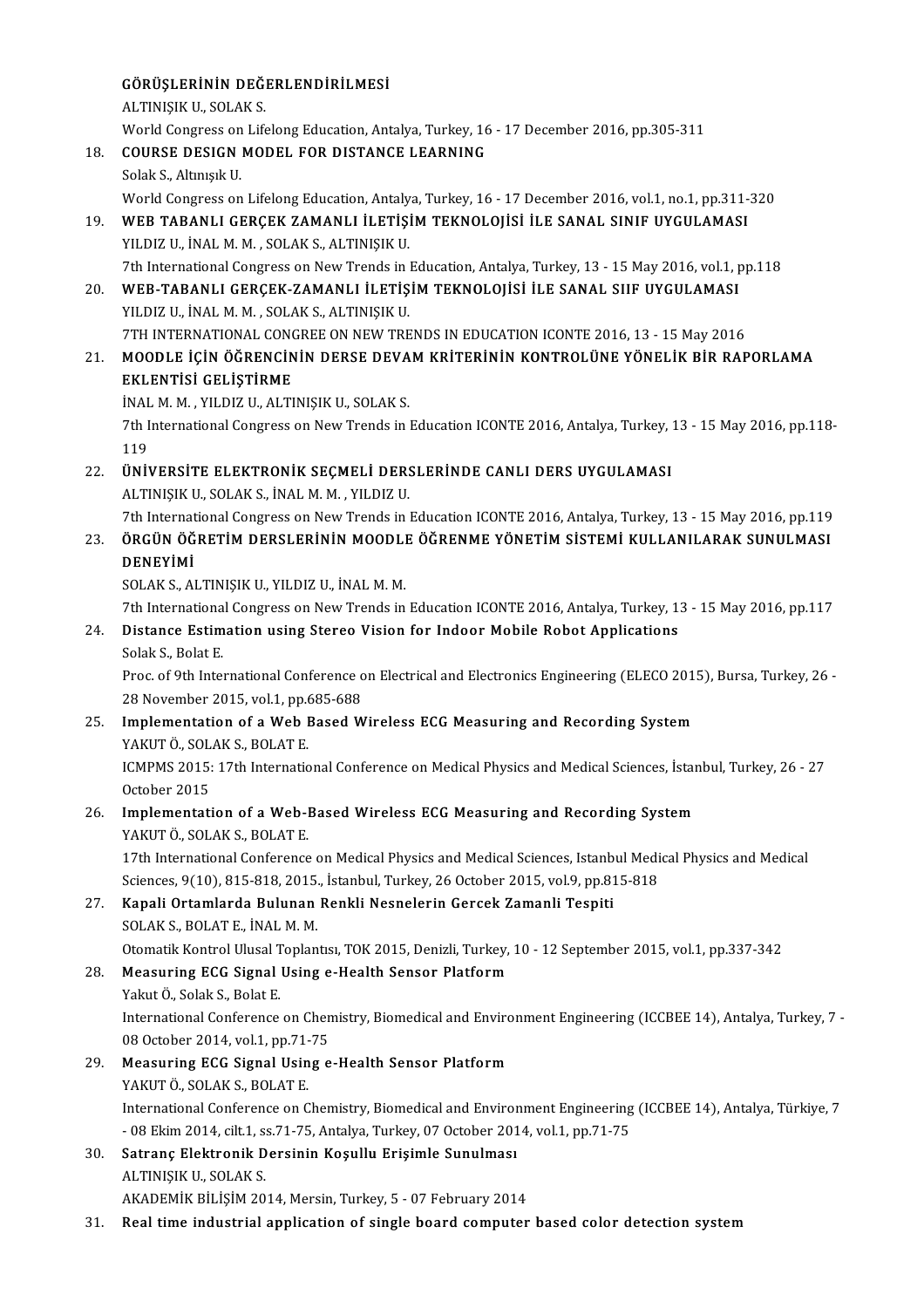SOLAK S., BOLAT E.

SOLAK S., BOLAT E.<br>2013 8th International Conference on Electrical and Electronics Engineering (ELECO), Bursa, Turkey, Turkey, 28<br>20 Nevember 2013, val.1, pp.353, 357. SOLAK S., BOLAT E.<br>2013 8th International Conference on<br>30 November 2013, vol.1, pp.353-357<br>ÖÖPENCİVE ÖZEL SENAPYOLU WE 32. ÖĞRENCİYE ÖZEL SENARYOLUWEB SİTESİ TASARIMI EĞİTİMİ

# 30 November 2013, vol.1, pp.35<br>ÖĞRENCİYE ÖZEL SENARYO<br>YILDIZ U., SOLAK S., ÖĞÜTÇÜ S.<br>4TH International Conference (

4TH International Conference On New Trends in Education and Their Implications, Antalya, Turkey, 25 - 27 April<br>2013, pp.132 YILDIZ U., SOL<br>4TH Internatic<br>2013, pp.132<br>TPAEIK CÜV 4TH International Conference On New Trends in Education and Their Implications, Antalya, Turkey,<br>2013, pp.132<br>33. TRAFİK GÜVENLİĞİ DERSİ İÇİN E-ÖĞRENME İÇERİĞİ GELİŞTİRME VE SUNMA DENEYİMİ<br>SOLAK S. YU DIZ U SUNCUR E. KU IÇ

## 2013, pp.132<br><mark>TRAFİK GÜVENLİĞİ DERSİ İÇİN E-ÖĞRENME İÇERİĞİ GELİŞTİRME VE</mark><br>SOLAK S., YILDIZ U., SUNGUR E., KILIÇ N., ALTINIŞIK U., ERTAN M., İNAL M. M.<br>4 INTERNATIONAL CONEERENCE ON NEW TRENDS INEDUCATION AND TUEL TRAFİK GÜVENLİĞİ DERSİ İÇİN E-ÖĞRENME İÇERİĞİ GELİŞTİRME VE SUNMA DENEYİMİ<br>SOLAK S., YILDIZ U., SUNGUR E., KILIÇ N., ALTINIŞIK U., ERTAN M., İNAL M. M.<br>4 INTERNATIONAL CONFERENCE ON NEW TRENDS INEDUCATION AND THEIR IMPLICA SOLAK<br>4 INTE<br>pp.75<br>ECITU 4 INTERNATIONAL CONFERENCE ON NEW TRENDS INEDUCATION AND THEIR IMPLICATIONS, 25 - 27<br>pp.75<br>34. EGITIMDE YENIDEN YAPILANMA VE KALITE SÜRECINDE ELEKTRONIK SEÇMELI DERSLER<br>iNALM M\_ALTINISIK U\_SOLAK S\_VU DI7 U

pp.75<br>34. EGITIMDE YENIDEN YAPILANMA VE KALITE SÜRECINDE ELEKTRONIK SEÇMELI DERSLER<br>İNAL M. M. , ALTINIŞIK U., SOLAK S., YILDIZ U. EGITIMDE YENIDEN YAPILANMA VE KALITE SÜRECINDE ELEKTRONIK SEÇMELI DERSLER<br>İNAL M. M. , ALTINIŞIK U., SOLAK S., YILDIZ U.<br>3rd International Conferenceon New Trends in Education (ICONTE - 2012), Antalya, Turkey, 25 - 27 Apri iNAL M. M. , ALTINIȘ<br>3rd International Co<br>vol.1, pp.2187-2193<br>Öžrenme Vönetim

## 3rd International Conferenceon New Trends in Education (ICONTE - 2012), Antalya, Turkey, 25 - 27 Apri<br>vol.1, pp.2187-2193<br>35. Öğrenme Yönetim Sistemi Değerlendirme Verilerinin Web Tarayıcı Eklentisi İle Öğrenci Bilgi<br>Siste vol.1, pp.2187-2193<br><mark>Öğrenme Yönetim Sist</mark><br>Sistemine Aktarılması<br>SOLAK S. YU DIZ U. ALT Öğrenme Yönetim Sistemi Değerlendirm<br>Sistemine Aktarılması<br>SOLAK S., YILDIZ U., ALTINIŞIK U., İNAL M. M.<br><sup>2nd</sup> International Conferencean New Tranda i

Sistemine Aktarılması<br>SOLAK S., YILDIZ U., ALTINIŞIK U., İNAL M. M.<br>3rd International Conferenceon New Trends in Education (ICONTE - 2012), Antalya, Turkey, 25 - 27 April 2012, SOLAK S., YILDIZ U., .<br>3rd International Co<br>vol.1, pp.2195-2201<br>DALLANDIBU MIS 3rd International Conferenceon New Trends in Education (ICONTE - 2012), Antalya, Turkey, 25 - 27<br>vol.1, pp.2195-2201<br>36. DALLANDIRILMIS YAZILIM SIMÜLASYON UYGULAMALARI BILGI TEKNOLOJILERI DERSI

# vol.1, pp.2195-2201<br>DALLANDIRILMIS YAZILIM SIMÜLASYO<br>LABORATUAR UYGULAMALARI ÖRNEGI<br>VU DIZ U. SOLAKS, ALTINISIK IL İNALM M DALLANDIRILMIS YAZILIM SIMÜLASYON<br>LABORATUAR UYGULAMALARI ÖRNEGI<br>YILDIZ U., SOLAK S., ALTINIŞIK U., İNAL M. M.<br><sup>2rd</sup> International Conferenceon Now Trands i

LABORATUAR UYGULAMALARI ÖRNEGI<br>YILDIZ U., SOLAK S., ALTINIŞIK U., İNAL M. M.<br>3rd International Conferenceon New Trends in Education (ICONTE - 2012), Antalya, Turkey, 25 - 26 April 2012,<br>Vel 1 nn 2017 2022 YILDIZ U., SOLAK S., .<br>3rd International Co<br>vol.1, pp.2017-2023<br>Kosaali Üniversite 3rd International Conferenceon New Trends in Education (ICONTE - 2012), Antalya, Turkey, 25 - 26 April 20<br>vol.1, pp.2017-2023<br>37. Kocaeli Üniversitesinde Elektronik Ders Olusturma Altyapı Projesi Örnek Uygulama Temel Bilgi

## vol.1, pp.2017-2023<br><mark>Kocaeli Üniversitesinde Elekt</mark><br>Teknolojileri Kullanımı Dersi<br>SOLAK S. YU DIZ IL ALTINISIK U Kocaeli Üniversitesinde Elektronik Ders<br>Teknolojileri Kullanımı Dersi<br>SOLAK S., YILDIZ U., ALTINIŞIK U., İNAL M. M.<br>AKADEMİK PİLİSİM 2011 Malatın Turkay 2 Teknolojileri Kullanımı Dersi<br>SOLAK S., YILDIZ U., ALTINIŞIK U., İNAL M. M.<br>AKADEMİK BİLİŞİM 2011, Malatya, Turkey, 2 - 04 February 2011, vol.1, pp.671-676<br>Kosaali Üniversitesinde Elektronik Ders Olusturma Altyanı Projesi

## 50LAK S., YILDIZ U., ALTINIŞIK U., İNAL M. M.<br>AKADEMİK BİLİŞİM 2011, Malatya, Turkey, 2 - 04 February 2011, vol.1, pp.671-676<br>38. Kocaeli Üniversitesinde Elektronik Ders Oluşturma Altyapı Projesi Örnek Uygulama Temel Bilgi AKADEMİK BİLİŞİM 2011, Malaty<br>Kocaeli Üniversitesinde Elekt<br>Teknolojileri Kullanımı Dersi<br>SOLAK S. YU DIZ U. ALTINISIK U Teknolojileri Kullanımı Dersi<br>SOLAK S., YILDIZ U., ALTINIŞIK U., İNAL M. M.<br>Akademik Bilişim 2011, Turkey, 2 - 04 February 2011<br>Kahlasur Algılayısı Ağlarda Enerii ve Casilime D.

SOLAK S., YILDIZ U., ALTINIŞIK U., İNAL M.M.

### SOLAK S., YILDIZ U., ALTINIŞIK U., İNAL M. M.<br>Akademik Bilişim 2011, Turkey, 2 - 04 February 2011<br>39. Kablosuz Algılayıcı Ağlarda Enerji ve Gecikme Duyarlı MAC Protokollerinin Karsılastırmalı Basarım<br>Anelisi Akadem<br><mark>Kablos</mark>i<br>Analizi<br>SOLAK ( Kablosuz Algılayı<br>Analizi<br>SOLAK S., ÇEKEN C.<br>HARTEKUS 2000 İo Analizi<br>SOLAK S., ÇEKEN C.<br>HABTEKUS 2009, İstanbul, Turkey, 9 - 11 December 2009, vol.1

| 2019 - Continues | Deputy Head of<br>Department                                      | Kocaeli University, Teknoloji Fakültesi, Bilişim Sistemleri Mühendisliği |
|------------------|-------------------------------------------------------------------|--------------------------------------------------------------------------|
| 2012 - 2019      | Deputy Head of<br>Department                                      | Kocaeli University, REKTÖRLÜK, Enformatik Bölümü                         |
| $2015 - 2016$    | Assistant Coordinator                                             | Kocaeli University, REKTÖRLÜK, Information Systems Coordinator           |
| $2012 - 2015$    | Assistant Manager of<br>Research and<br><b>Application Center</b> | Kocaeli University, REKTÖRLÜK, UZEM                                      |

# nabTEKUS 2009, Islandul, Turkey, 9 - 11 Decem<br>Academic and Administrative Experience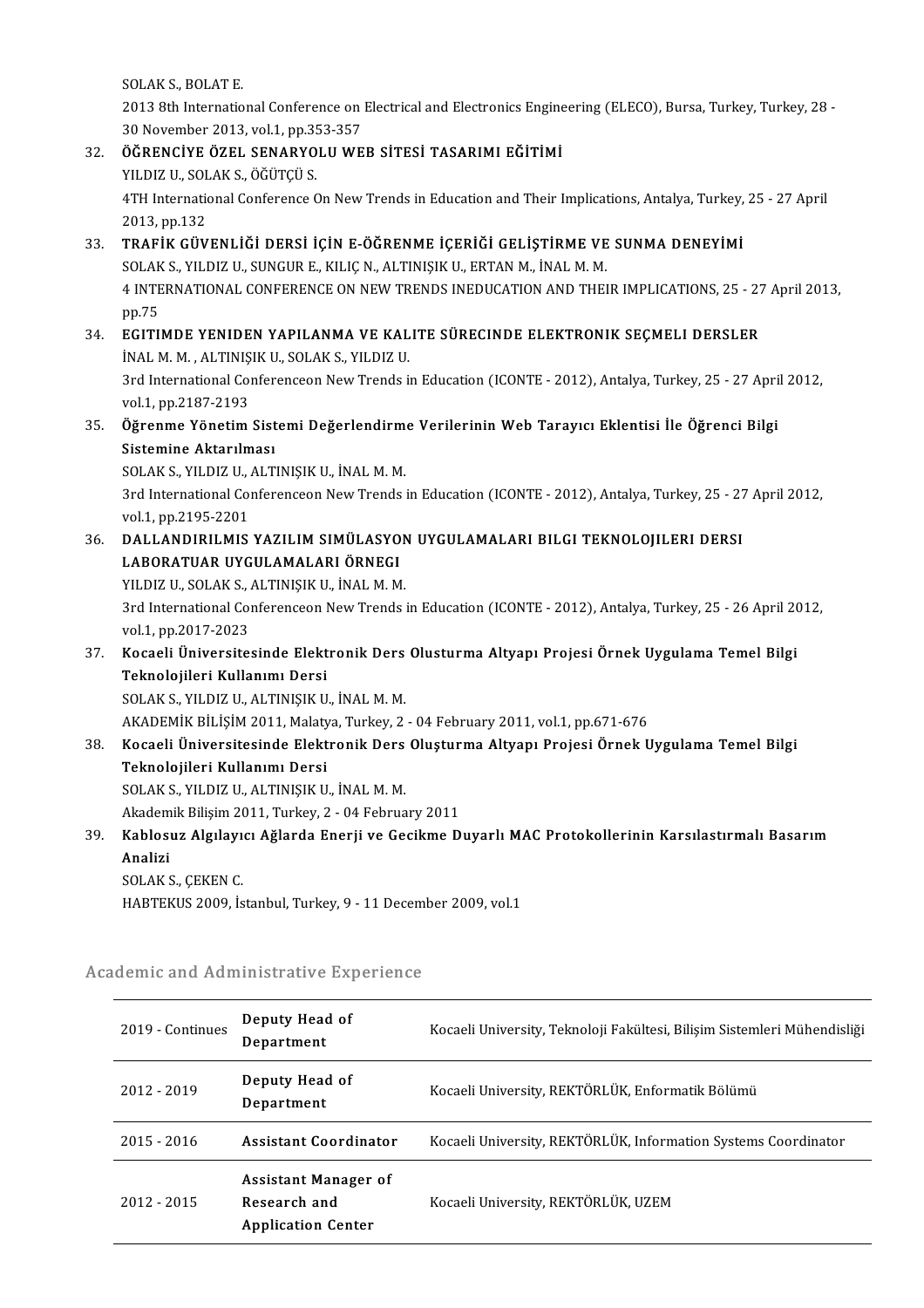# <u>Deputy Head of</u><br>Deputy Head of Deputy Heac<br><del>Department</del>

#### Courses

Image Processing, Undergraduate dourbos<br>Image Processing, Undergraduate<br>Master Thesis Seminar, Postgraduate<br>E gevernment emplications, Undergrad Image Processing, Undergraduate<br>Master Thesis Seminar, Postgraduate<br>E-government applications, Undergraduate<br>Database Laberstery, Undergraduate Master Thesis Seminar, Postgraduate<br>E-government applications, Undergrad<br>Database Laboratory, Undergraduate<br>Database Managamant Systems, Under E-government applications, Undergraduate<br>Database Laboratory, Undergraduate<br>Database Menagement Systems, Undergraduate<br>Specialization Eield Gource, Bestanduate Database Laboratory, Undergraduate<br>Database Menagement Systems, Undergra<br>Specialization Field Course, Postgraduate<br>Werlmlase Training Undergraduate Database Menagement Systems, Under<br>Specialization Field Course, Postgrad<br>Workplace Training, Undergraduate<br>Proiect A Undergraduate Specialization Field Course, Postgraduate<br>Workplace Training, Undergraduate<br>Project A, Undergraduate INTRODUCTION TO INFORMATION SYSTEM ENGINEERING, Undergraduate Project A, Undergraduate<br>INTRODUCTION TO INFORMATION SYSTEM ENGINEERING, Undergr<br>Usage and Management of Linux Operating System, Undergraduate<br>Cörsel Pregramlame Undergraduate INTRODUCTION TO INFORMATION SY<br>Usage and Management of Linux Oper<br>Görsel Programlama, Undergraduate<br>System Analysis and Programming Un Usage and Management of Linux Operating System,<br>Görsel Programlama, Undergraduate<br>System Analysis and Programming, Undergraduate<br>Advanced Data Hiding Techniques, Postgraduate Görsel Programlama, Undergraduate<br>System Analysis and Programming, Undergraduat<br>Advanced Data Hiding Techniques, Postgraduate<br>Advanced Visual Programming, Postgraduate System Analysis and Programming, Undergraduated<br>Advanced Data Hiding Techniques, Postgraduate<br>Advanced Visual Programming, Postgraduate<br>Pasis Computer Ssiences, Undergraduate Advanced Data Hiding Techniques, Postgraduate<br>Advanced Visual Programming, Postgraduate<br>Basic Computer Sciences, Undergraduate Advanced Visual Programming, Postgraduate<br>Basic Computer Sciences, Undergraduate<br>Introduction to Information Technologies, Undergraduate<br>Seftyare Development Laboratory J. Undergraduate Basic Computer Sciences, Undergraduate<br>Introduction to Information Technologies, Undergrad<br>Software Development Laboratory-I, Undergraduate<br>Operating Systems and Applications Undergraduate Introduction to Information Technologies, Undergraduate<br>Software Development Laboratory-I, Undergraduate<br>Operating Systems and Applications, Undergraduate<br>Java Brogramming Undergraduate Software Development Laboratory-I, Undergraduate<br>Operating Systems and Applications, Undergraduate<br>Java Programming, Undergraduate Operating Systems and Applications, Undergraduate<br>Java Programming, Undergraduate<br>TEMEL BİLGİ TEKNOLOJİLERİ KULLANIMI, Undergraduate<br>Bilisim Telmolojilerine Giris, Undergraduate Java Programming, Undergraduate<br>TEMEL BİLGİ TEKNOLOJİLERİ KULLANIMI, U<br>Bilişim Teknolojilerine Giriş, Undergraduate Bilişim Teknolojilerine Giriş, Undergraduate<br>Advising Theses

Solak S., Use of Secret Sharing Algorithms in Image Steganography, Postgraduate, Z.KAYA(Student), Continues You Vorry Yncoces<br>Solak S., Use of Secret Sharing Algorithms in Image Steganography, Postgraduate, Z.KAYA(Student), Continues<br>Solak S., Design of a dual layer security algorithm using encryption and data hiding techniques, Solak S., Use of Secret Sharing Algo<br>Solak S., Design of a dual layer sec<br>A.MOHAMED(Student), Continues<br>Solak S. Analysis of Medical Image Solak S., Design of a dual layer security algorithm using encryption and data hiding techniques, Postgraduate,<br>A.MOHAMED(Student), Continues<br>Solak S., Analysis of Medical Images Using Artificial Neural Networks and Perform

A.MOHAMED(Student), Continue<br>Solak S., Analysis of Medical Ima<br>S.KAPLAN(Student), Continues<br>Solak S. Davelenment of a high Solak S., Analysis of Medical Images Using Artificial Neural Networks and Performance Evaluation, Postgraduate<br>S.KAPLAN(Student), Continues<br>Solak S., Development of a high embedding capacity data hiding algorithm for the s

S.KAPLAN(Student), Continues<br>Solak S., Development of a high embedding capacity data hiding algorithm for the spatial domain, Postgraduate,<br>M.UZUN(Student), Continues Solak S., Development of a high embedding capacity data hiding algorithm for the spatial domain, Postgraduate,<br>M.UZUN(Student), Continues<br>Solak S., Development of a new reversible data hiding method with high embedding cap

M.UZUN(Student), Continues<br>Solak S., Development of a new<br>G.TEZCAN(Student), Continues<br>Solak S. BLC AND SCADA BASE! Solak S., Development of a new reversible data hiding method with high embedding capacity and security, Postgradua<br>G.TEZCAN(Student), Continues<br>Solak S., PLC AND SCADA BASED MONITORING AND OPTIMIZATION OF ENERGY CONSUMPTIO

G.TEZCAN(Student), Continues<br>Solak S., PLC AND SCADA BASED MONITORING AND OPTIMIZA<br>CONDITIONING SYSTEMS, Postgraduate, M.Ali(Student), 2022<br>Solak S. The design of smart dashboard system using sloud 20 Solak S., PLC AND SCADA BASED MONITORING AND OPTIMIZATION OF ENERGY CONSUMPTION IN INDUSTRIAL AIR CONDITIONING SYSTEMS, Postgraduate, M.Ali(Student), 2022<br>Solak S., The design of smart dashboard system using cloud computin

CONDITIONING SYSTEMS, Po:<br>Solak S., The design of smart o<br>B.YILMAZER(Student), 2021

#### Scientific Refereeing

Scientific Refereeing<br>JOURNAL OF AMBIENT INTELLIGENCE AND HUMANIZED COMPUTING, Journal Indexed in SCI-E, June 2022<br>JOURNAL OF AMBIENT INTELLICENCE AND HUMANIZED COMPUTING Journal Indexed in SCI-E, June 2022 JOURNAL OF AMBIENT INTELLIGENCE AND HUMANIZED COMPUTING, Journal Indexed in SCI-E, June 2022<br>JOURNAL OF AMBIENT INTELLIGENCE AND HUMANIZED COMPUTING, Journal Indexed in SCI-E, June 2022<br>CONCURRENCY AND COMBUTATION BRACTICE JOURNAL OF AMBIENT INTELLIGENCE AND HUMANIZED COMPUTING, Journal Indexed in SCI-E, June<br>JOURNAL OF AMBIENT INTELLIGENCE AND HUMANIZED COMPUTING, Journal Indexed in SCI-E, June<br>CONCURRENCY AND COMPUTATION-PRACTICE & EXPERIE JOURNAL OF AMBIENT INTELLIGENCE AND HUMANIZED COMPUTING, Journal Indexed in SCI-E, June 2022<br>CONCURRENCY AND COMPUTATION-PRACTICE & EXPERIENCE, Journal Indexed in SCI-E, June 2022<br>MATERIALS, Journal Indexed in SCI-E, June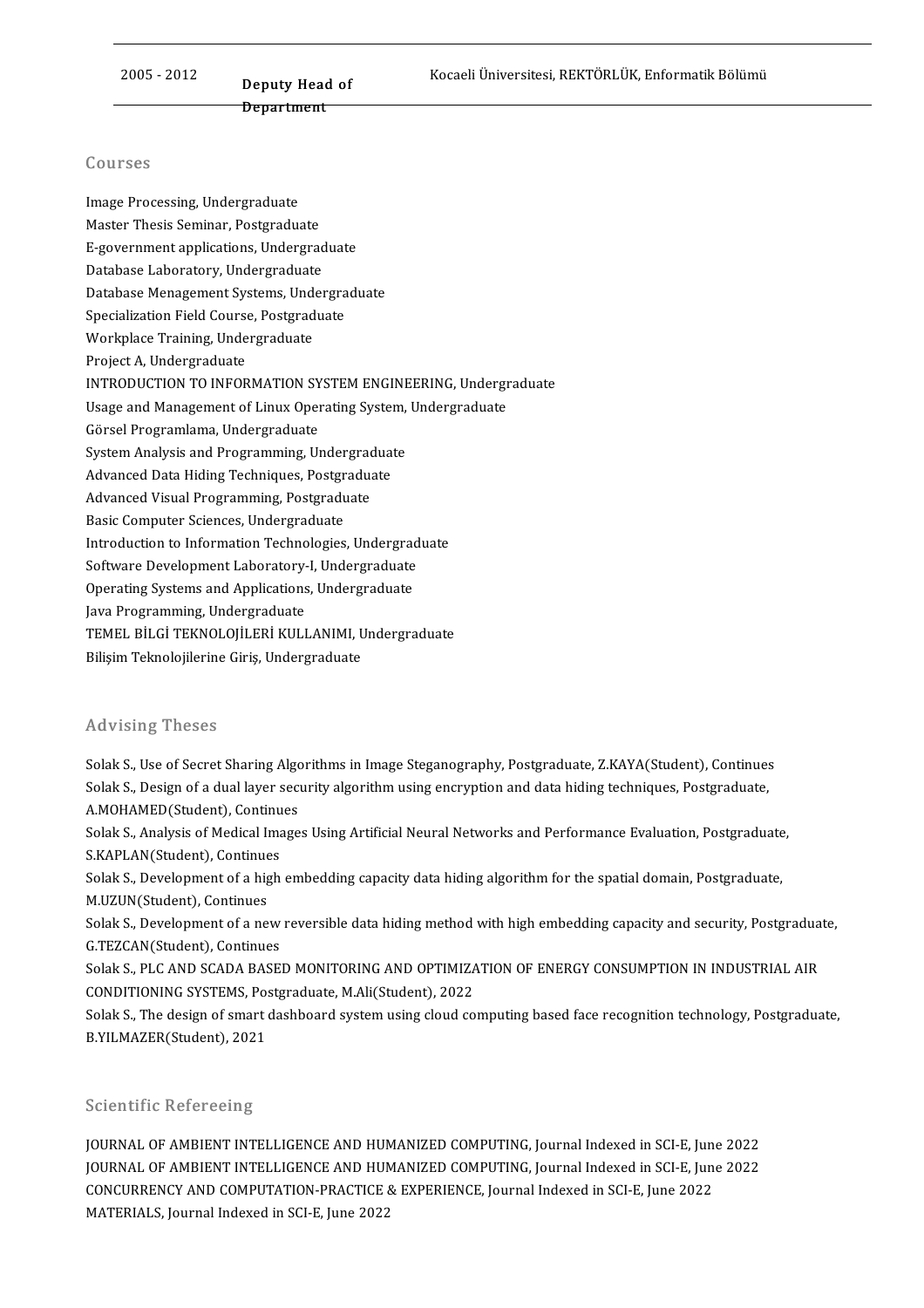IEEE ACCESS, Journal Indexed in SCI-E, June 2022

IEEE ACCESS, Journal Indexed in SCI-E, June 2022<br>APPLIED SCIENCES-BASEL, Journal Indexed in SCI-E, June 2022<br>JOURNAL OF AMPIENT INTELLICENCE AND HUMANIZED COMP

IEEE ACCESS, Journal Indexed in SCI-E, June 2022<br>APPLIED SCIENCES-BASEL, Journal Indexed in SCI-E, June 2022<br>JOURNAL OF AMBIENT INTELLIGENCE AND HUMANIZED COMPUTING, Journal Indexed in SCI-E, June 2022<br>JEEE ACCESS, Journal APPLIED SCIENCES-BASEL, Journal Indexed in SCI<br>JOURNAL OF AMBIENT INTELLIGENCE AND HUM.<br>IEEE ACCESS, Journal Indexed in SCI-E, May 2022<br>CONCURRENCY AND COMBUTATION BRACTICE & JOURNAL OF AMBIENT INTELLIGENCE AND HUMANIZED COMPUTING, Journal Indexed in SCI-E, Jun<br>IEEE ACCESS, Journal Indexed in SCI-E, May 2022<br>CONCURRENCY AND COMPUTATION-PRACTICE & EXPERIENCE, Journal Indexed in SCI-E, May 2022<br>J

IEEE ACCESS, Journal Indexed in SCI-E, May 2022<br>CONCURRENCY AND COMPUTATION-PRACTICE & EXPERIENCE, Journal Indexed in SCI-E, May 2022<br>JOURNAL OF AMBIENT INTELLIGENCE AND HUMANIZED COMPUTING, Journal Indexed in SCI-E, May 2 CONCURRENCY AND COMPUTATION-PRACTICE & EXPERIENCE, Journal Indexed in SCI-E, May 2022<br>JOURNAL OF AMBIENT INTELLIGENCE AND HUMANIZED COMPUTING, Journal Indexed in SCI-E, May 2022<br>JOURNAL OF AMBIENT INTELLIGENCE AND HUMANIZE CLUSTER COMPUTING-THE JOURNAL OF NETWORKS SOFTWARE TOOLS AND APPLICATIONS, Journal Indexed in SCI-E,<br>April 2022 JOURNAL O<br>CLUSTER CO<br>April 2022<br>JOUPNAL O CLUSTER COMPUTING-THE JOURNAL OF NETWORKS SOFTWARE TOOLS AND APPLICATIONS, Journal Indexe<br>April 2022<br>JOURNAL OF AMBIENT INTELLIGENCE AND HUMANIZED COMPUTING, Journal Indexed in SCI-E, April 2022<br>DÜZCE ÜNIVERSITESI PILIM VE

April 2022<br>JOURNAL OF AMBIENT INTELLIGENCE AND HUMANIZED COMPUTING, Journal Indexed in SCI-E, Apr<br>DÜZCE ÜNİVERSİTESİ BİLİM VE TEKNOLOJİ DERGİSİ, National Scientific Refreed Journal, April 2022<br>iordanian Journal of Computer JOURNAL OF AMBIENT INTELLIGENCE AND HUMANIZED COMPUTING, Journal Indexed in SCI-E,<br>DÜZCE ÜNİVERSİTESİ BİLİM VE TEKNOLOJİ DERGİSİ, National Scientific Refreed Journal, April 20<br>Jordanian Journal of Computers and Information DÜZCE ÜNİVERSİTESİ BİLİM VE TEKNOLOJİ DERGİSİ, National Scientific Refreed Journal, April 2022<br>jordanian Journal of Computers and Information Technology, Other Indexed Journal, April 2022<br>JOURNAL OF AMBIENT INTELLIGENCE AN jordanian Journal of Computers and Information Technology, Other Indexed Journal, April 2022<br>JOURNAL OF AMBIENT INTELLIGENCE AND HUMANIZED COMPUTING, Journal Indexed in SCI-E, April 2022<br>JOURNAL OF AMBIENT INTELLIGENCE AND

JOURNAL OF AMBIENT INTELLIGENCE AND HUMANIZED COMPUTING, Journal Indexed in SCI-E, April<br>JOURNAL OF AMBIENT INTELLIGENCE AND HUMANIZED COMPUTING, Journal Indexed in SCI-E, April<br>CONCURRENCY AND COMPUTATION-PRACTICE & EXPER

JOURNAL OF AMBIENT INTELLIGENCE AND HUMANIZED COMPUTING, Journal Indexed in SCI-E, April 2022<br>CONCURRENCY AND COMPUTATION-PRACTICE & EXPERIENCE, Journal Indexed in SCI-E, April 2022<br>JOURNAL OF AMBIENT INTELLIGENCE AND HUMA CONCURRENCY AND COMPUTATION-PRACTICE & EXPERIENCE, Journal Indexed in SCI-E, April 2022<br>JOURNAL OF AMBIENT INTELLIGENCE AND HUMANIZED COMPUTING, Journal Indexed in SCI-E, April 2022<br>JOURNAL OF UNIVERSAL COMPUTER SCIENCE, J

JOURNAL OF AMBIENT INTELLIGENCE AND HUMANIZED COMPUTING, Journal Index<br>JOURNAL OF UNIVERSAL COMPUTER SCIENCE, Journal Indexed in SCI-E, April 2022<br>JOURNAL OF UNIVERSAL COMPUTER SCIENCE, Journal Indexed in SCI-E, April 2022

JOURNAL OF UNIVERSAL COMPUTER SCIENCE, Journal Indexed in SCI-E, April 2022<br>JOURNAL OF UNIVERSAL COMPUTER SCIENCE, Journal Indexed in SCI-E, April 2022<br>JOURNAL OF UNIVERSAL COMPUTER SCIENCE, Journal Indexed in SCI-E, April JOURNAL OF UNIVERSAL COMPUTER SCIENCE, Journal Indexed in SCI-E, April 2022<br>JOURNAL OF UNIVERSAL COMPUTER SCIENCE, Journal Indexed in SCI-E, April 2022

JOURNAL OF UNIVERSAL COMPUTER SCIENCE, Journal Indexed in SCI-E, April 2022<br>JOURNAL OF UNIVERSAL COMPUTER SCIENCE, Journal Indexed in SCI-E, April 2022<br>JOURNAL OF AMBIENT INTELLIGENCE AND HUMANIZED COMPUTING, Journal Index JOURNAL OF UNIVERSAL COMPUTER SCIENCE, Journal Indexed in SCI-E, April 2022<br>JOURNAL OF AMBIENT INTELLIGENCE AND HUMANIZED COMPUTING, Journal Indexed in SCI-E, April<br>CONCURRENCY AND COMPUTATION PRACTICE & EXPERIENCE, Journa JOURNAL OF AMBIENT INTELLIGENCE AND HUMANIZED COMPUTING, Journal Indexed in SCI-E, April<br>CONCURRENCY AND COMPUTATION-PRACTICE & EXPERIENCE, Journal Indexed in SCI-E, April 2022<br>CONCURRENCY AND COMPUTATION-PRACTICE & EXPERI CONCURRENCY AND COMPUTATION-PRACTICE & EXPERIENCE, Journal Indexed in SCI-E, April 2022<br>CONCURRENCY AND COMPUTATION-PRACTICE & EXPERIENCE, Journal Indexed in SCI-E, April 2022<br>TUBITAK Project, 1501 - Industry R & D Project CONCURRENCY AND COMPUTATION-PRACTICE & EXE<br>TUBITAK Project, 1501 - Industry R & D Projects Supp<br>ELECTRONICS, Journal Indexed in SCI-E, March 2022<br>JOURNAL OF AMPIENT INTELLICENCE AND HUMANIS TUBITAK Project, 1501 - Industry R & D Projects Support Program, INNOVATIST, Turkey, April 2022<br>ELECTRONICS, Journal Indexed in SCI-E, March 2022<br>JOURNAL OF AMBIENT INTELLIGENCE AND HUMANIZED COMPUTING, Journal Indexed in

ELECTRONICS, Journal Indexed in SCI-E, March 2022<br>JOURNAL OF AMBIENT INTELLIGENCE AND HUMAN<br>IEEE ACCESS, Journal Indexed in SCI-E, March 2022<br>JOURNAL OF AMBIENT INTELLICENCE AND HUMAN JOURNAL OF AMBIENT INTELLIGENCE AND HUMANIZED COMPUTING, Journal Indexed in SCI-E, March 2022<br>IEEE ACCESS, Journal Indexed in SCI-E, March 2022<br>JOURNAL OF AMBIENT INTELLIGENCE AND HUMANIZED COMPUTING, Journal Indexed in SC

IEEE ACCESS, Journal Indexed in SCI-E, March 2022<br>JOURNAL OF AMBIENT INTELLIGENCE AND HUMANIZED COMPUTING, Journal Indexed in SCI-E, March 2022<br>IEEE ACCESS, Journal Indexed in SCI-E, March 2022 JOURNAL OF AMBIENT INTELLIGENCE AND HUMANIZED COMPUTING, Journal Indexed in SCI-E, March 2022<br>IEEE ACCESS, Journal Indexed in SCI-E, March 2022<br>JOURNAL OF AMBIENT INTELLIGENCE AND HUMANIZED COMPUTING, Journal Indexed in SC

IEEE ACCESS, Journal Indexed in SCI-E, March 2022<br>JOURNAL OF AMBIENT INTELLIGENCE AND HUMANIZED COMPUTING, Journal Indexed in SCI-E, March 2022<br>JOURNAL OF AMBIENT INTELLIGENCE AND HUMANIZED COMPUTING, Journal Indexed in SC JOURNAL OF AMBIENT INTELLIGENCE AND HUMANIZED COMPUTING, Journal Indexed in SCI-E, March 2022<br>JOURNAL OF AMBIENT INTELLIGENCE AND HUMANIZED COMPUTING, Journal Indexed in SCI-E, March 2022<br>JOURNAL OF AMBIENT INTELLIGENCE AN JOURNAL OF AMBIENT INTELLIGENCE AND HUMANIZED COMPUTING, Journal Indexed in SCI-E, Marq<br>JOURNAL OF AMBIENT INTELLIGENCE AND HUMANIZED COMPUTING, Journal Indexed in SCI-E, Marq<br>KOCAELİ JOURNAL OF SCİENCE AND ENGİNEERİNG, Na JOURNAL OF AMBIENT INTELLIGENCE AND HUMANIZED COMPUTING, Journal Indexed in SCI-E, March 2022<br>KOCAELI JOURNAL OF SCIENCE AND ENGINEERING, National Scientific Refreed Journal, March 2022<br>JOURNAL OF AMBIENT INTELLIGENCE AND

KOCAELİ JOURNAL OF SCİENCE AND ENGİNEERİNG, National Scientific Refreed Journal, March 2022<br>JOURNAL OF AMBIENT INTELLIGENCE AND HUMANIZED COMPUTING, Journal Indexed in SCI-E, February 2022<br>JOURNAL OF AMBIENT INTELLIGENCE A FOURNAL OF AMBIENT INTELLIGENCE AND HUMANIZEI<br>FOURNAL OF AMBIENT INTELLIGENCE AND HUMANIZEI<br>ELECTRONICS, Journal Indexed in SCI-E, February 2022<br>JOURNAL OF AMBIENT INTELLICENCE AND HUMANIZEI JOURNAL OF AMBIENT INTELLIGENCE AND HUMANIZED COMPUTING, Journal Indexed in SCI-E, February 2022<br>ELECTRONICS, Journal Indexed in SCI-E, February 2022<br>JOURNAL OF AMBIENT INTELLIGENCE AND HUMANIZED COMPUTING, Journal Indexed

ELECTRONICS, Journal Indexed in SCI-E, February 2022<br>JOURNAL OF AMBIENT INTELLIGENCE AND HUMANIZED COMPUTING, Journal Indexed in SCI-E, February 2022<br>JOURNAL OF AMBIENT INTELLIGENCE AND HUMANIZED COMPUTING, Journal Indexed JOURNAL OF AMBIENT INTELLIGENCE AND HUMANIZED COMPUTING, Journal Indexed in SCI-E, February 2022<br>JOURNAL OF AMBIENT INTELLIGENCE AND HUMANIZED COMPUTING, Journal Indexed in SCI-E, February 2022<br>JOURNAL OF AMBIENT INTELLIGE JOURNAL OF AMBIENT INTELLIGENCE AND HUMANIZED COMPUTING, Journal Indexed in SCI-E, February 2022<br>JOURNAL OF AMBIENT INTELLIGENCE AND HUMANIZED COMPUTING, Journal Indexed in SCI-E, January 2022<br>JOURNAL OF AMBIENT INTELLIGEN FOURNAL OF AMBIENT INTELLIGENCE AND HUMANIZI<br>JOURNAL OF AMBIENT INTELLIGENCE AND HUMANIZI<br>ELECTRONICS, Journal Indexed in SCI-E, January 2022<br>MICROMACHINES, SCI Journal January 2022 JOURNAL OF AMBIENT INTELLIGENCE AND F<br>ELECTRONICS, Journal Indexed in SCI-E, January<br>MICROMACHINES, SCI Journal, January 2022<br>JOURNAL OF AMBIENT INTELLICENCE AND L

ELECTRONICS, Journal Indexed in SCI-E, January 2022<br>MICROMACHINES, SCI Journal, January 2022<br>JOURNAL OF AMBIENT INTELLIGENCE AND HUMANIZED COMPUTING, Journal Indexed in SCI-E, January 2022<br>ELECTRONICS, Journal Indoved in S MICROMACHINES, SCI Journal, January 2022<br>JOURNAL OF AMBIENT INTELLIGENCE AND HUMANIZI<br>ELECTRONICS, Journal Indexed in SCI-E, January 2022<br>JOURNAL OF AMPIENT INTELLICENCE AND HUMANIZI JOURNAL OF AMBIENT INTELLIGENCE AND HUMANIZED COMPUTING, Journal Indexed in SCI-E, January 2022<br>ELECTRONICS, Journal Indexed in SCI-E, January 2022<br>JOURNAL OF AMBIENT INTELLIGENCE AND HUMANIZED COMPUTING, Journal Indexed i

ELECTRONICS, Journal Indexed in SCI-E, January 2022<br>JOURNAL OF AMBIENT INTELLIGENCE AND HUMANIZED COMPUTING, Journal Indexed in SCI-E, January 2022<br>IEEE ACCESS, Journal Indexed in SCI-E, January 2022 JOURNAL OF AMBIENT INTELLIGENCE AND HUMANIZED COMPUTING, Journal Indexed in SCI-E, January 2022<br>IEEE ACCESS, Journal Indexed in SCI-E, January 2022<br>JOURNAL OF THE FACULTY OF ENGINEERING AND ARCHITECTURE OF GAZI UNIVERSITY,

IEEE ACCESS, J<br>JOURNAL OF T<br>January 2022<br>2021 2nd Inte JOURNAL OF THE FACULTY OF ENGINEERING AND ARCHITECTURE OF GAZI UNIVERSITY, Journal Indexed in SCI<br>January 2022<br>2021 2nd International Conference on Electronics, Communications and Information Technology (CECIT 2021) ,<br>Conf

January 2022<br>2021 2nd International Conference on Electronics, Communications and Information Technology (CECIT 2021) ,<br>Conference Paper (Full Text), December 2021

2021 2nd International Conference on Electronics, Communications and Information Technology (CECIT 2021) ,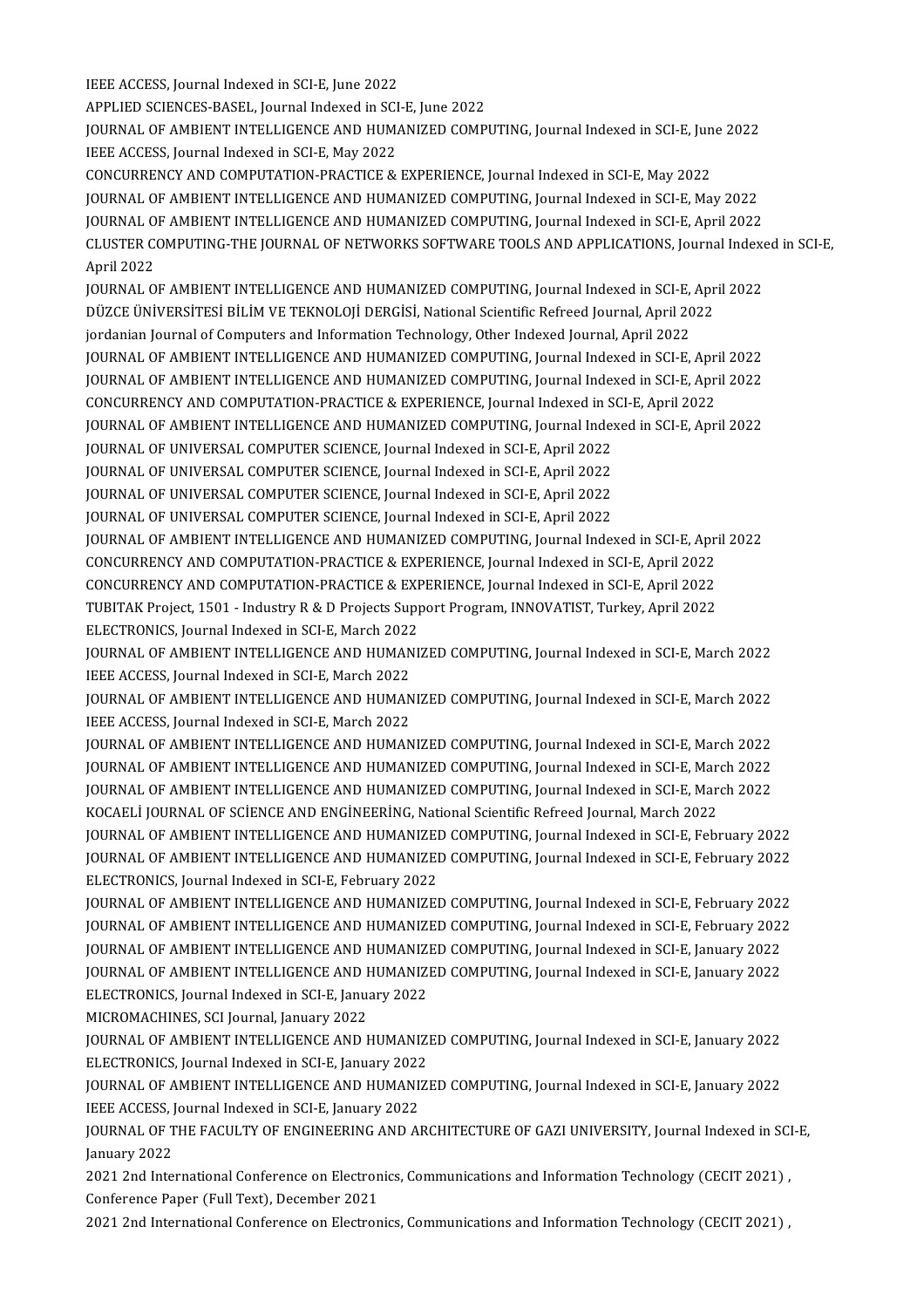Conference Paper (Full Text), December 2021 Conference Paper (Full Text), December 2021<br>JOURNAL OF AMBIENT INTELLIGENCE AND HUMANIZED COMPUTING, Journal Indexed in SCI-E, December 2021<br>JET IMACE PROCESSING, Journal Indoved in SCLE, Desember 2021 Conference Paper (Full Text), December 2021<br>JOURNAL OF AMBIENT INTELLIGENCE AND HUMANIZED COMPUTI<br>IET IMAGE PROCESSING, Journal Indexed in SCI-E, December 2021<br>IMAGING SCIENCE JOURNAL Journal Indexed in SCI-E, December 202 JOURNAL OF AMBIENT INTELLIGENCE AND HUMANIZED COMPUTING, J<br>IET IMAGE PROCESSING, Journal Indexed in SCI-E, December 2021<br>IMAGING SCIENCE JOURNAL, Journal Indexed in SCI-E, December 2021<br>2021 2nd International Conforance on IET IMAGE PROCESSING, Journal Indexed in SCI-E, December 2021<br>IMAGING SCIENCE JOURNAL, Journal Indexed in SCI-E, December 2021<br>2021 2nd International Conference on Electronics, Communications and Information Technology (CE IMAGING SCIENCE JOURNAL, Journal Indexed in<br>2021 2nd International Conference on Electron<br>Conference Paper (Full Text), December 2021<br>ELECTRONICS, Journal Indoved in SCLE, Decem 2021 2nd International Conference on Electronics, Comm<br>Conference Paper (Full Text), December 2021<br>ELECTRONICS, Journal Indexed in SCI-E, December 2021<br>Medical & Piological Engineering & Computing Journal In Conference Paper (Full Text), December 2021<br>ELECTRONICS, Journal Indexed in SCI-E, December 2021<br>Medical & Biological Engineering & Computing, Journal Indexed in SCI-E, December 2021<br>IEEE ACCESS, Journal Indexed in SCI-E, ELECTRONICS, Journal Indexed in SCI-E, December 2021 Medical & Biological Engineering & Computing, Journal Indexed in S<br>IEEE ACCESS, Journal Indexed in SCI-E, November 2021<br>IET IMAGE PROCESSING, Journal Indexed in SCI-E, November 2021<br>EXPERT SYSTEMS, Journal Indexed in SCI-E IEEE ACCESS, Journal Indexed in SCI-E, November 2021<br>IET IMAGE PROCESSING, Journal Indexed in SCI-E, November<br>EXPERT SYSTEMS, Journal Indexed in SCI-E, November 2021<br>ELECTPONICS, Journal Indexed in SCLE, November 2021 ET IMAGE PROCESSING, Journal Indexed in SCI-E, Novem<br>EXPERT SYSTEMS, Journal Indexed in SCI-E, November 20<br>ELECTRONICS, Journal Indexed in SCI-E, November 2021<br>JOURNAL OF AMPIENT INTELLICENCE AND HUMANIZED EXPERT SYSTEMS, Journal Indexed in SCI-E, November 2021<br>ELECTRONICS, Journal Indexed in SCI-E, November 2021<br>JOURNAL OF AMBIENT INTELLIGENCE AND HUMANIZED COMPUTING, Journal Indexed in SCI-E, November 2021 ELECTRONICS, Journal Indexed in SCI-E, November 2021<br>JOURNAL OF AMBIENT INTELLIGENCE AND HUMANIZED COMPUTING, Journal Indexed in SCI-E, November 202<br>JOURNAL OF AMBIENT INTELLIGENCE AND HUMANIZED COMPUTING, Journal Indexed JOURNAL OF AMBIENT INTELLIGENCE AND HUMANIZED COMPUTING, Journal Indexed in SCI-E, November 202<br>JOURNAL OF AMBIENT INTELLIGENCE AND HUMANIZED COMPUTING, Journal Indexed in SCI-E, October 2021<br>JOURNAL OF AMBIENT INTELLIGENC JOURNAL OF AMBIENT INTELLIGENCE AND HUMANIZED COMPUTING, Journal Indexed in SCI-E, O<br>JOURNAL OF AMBIENT INTELLIGENCE AND HUMANIZED COMPUTING, Journal Indexed in SCI-E, O<br>JOURNAL OF AMBIENT INTELLIGENCE AND HUMANIZED COMPUT JOURNAL OF AMBIENT INTELLIGENCE AND HUMANIZED COMPUTING, Journal Indexed in SCI-E, October 2021<br>JOURNAL OF AMBIENT INTELLIGENCE AND HUMANIZED COMPUTING, SCI Journal, October 2021<br>JOURNAL OF AMBIENT INTELLIGENCE AND HUMANIZ JOURNAL OF AMBIENT INTELLIGENCE AND HUMANIZED COMPUTING, SCI Journal, October 2021<br>JOURNAL OF AMBIENT INTELLIGENCE AND HUMANIZED COMPUTING, SCI Journal, October 2021<br>JOURNAL OF AMBIENT INTELLIGENCE AND HUMANIZED COMPUTING, JOURNAL OF AMBIENT INTELLIGENCE AND HUMANIZED COMPUTING, SCI Journal, October 2021<br>JOURNAL OF AMBIENT INTELLIGENCE AND HUMANIZED COMPUTING, Journal Indexed in SCI-E, O<br>JOURNAL OF AMBIENT INTELLIGENCE AND HUMANIZED COMPUTIN JOURNAL OF AMBIENT INTELLIGENCE AND HUMANIZED COMPUTING, Journal Indexed in SCI-E, October 2021<br>JOURNAL OF AMBIENT INTELLIGENCE AND HUMANIZED COMPUTING, SCI Journal, October 2021<br>JOURNAL OF AMBIENT INTELLIGENCE AND HUMANIZ FOURNAL OF AMBIENT INTELLIGENCE AND HUMANIZI<br>JOURNAL OF AMBIENT INTELLIGENCE AND HUMANIZI<br>ELECTRONICS, Journal Indexed in SCI-E, October 2021<br>SYMMETPY PASEL, SCI Journal Sontember 2021 **JOURNAL OF AMBIENT INTELLIGENCE AND HUM<br>ELECTRONICS, Journal Indexed in SCI-E, October 2<br>SYMMETRY-BASEL, SCI Journal, September 2021**<br>JOURNAL OF AMBIENT INTELLICENCE AND HUM ELECTRONICS, Journal Indexed in SCI-E, October 2021<br>SYMMETRY-BASEL, SCI Journal, September 2021<br>JOURNAL OF AMBIENT INTELLIGENCE AND HUMANIZED COMPUTING, SCI Journal, September 2021 SYMMETRY-BASEL, SCI Journal, September 2021<br>JOURNAL OF AMBIENT INTELLIGENCE AND HUMANIZED COMPUTING, SCI Journal, September 2021<br>Akıllı Sistemlerde Yenilikler Ve Uygulamaları Konferansı (ASYU2021), Conference Paper (Full T JOURNAL OF AMBIENT INTELLIGENCE AND HUMANIZED COMPUTING, SCI Journal, September 2021<br>Akıllı Sistemlerde Yenilikler Ve Uygulamaları Konferansı (ASYU2021), Conference Paper (Full Text), August 2021<br>Akıllı Sistemlerde Yenilik Akıllı Sistemlerde Yenilikler Ve Uygulamaları Konferansı (ASYU2021), Conference Paper (Full Text), August 2021<br>Akıllı Sistemlerde Yenilikler Ve Uygulamaları Konferansı (ASYU2021), Conference Paper (Full Text), August 2021<br> Akıllı Sistemlerde Yenilikler Ve Uygulamaları Konferansı (ASYU2021), Conference Paper (Full Text), August 2021<br>Akıllı Sistemlerde Yenilikler ve Uygulamaları Konferansı (ASYU2021), Conference Paper (Full Text), August 2021<br> Akıllı Sistemlerde Yenilikler ve Uygulamaları Konferansı (ASYU2021), Conference Paper (Full Text), August 2021 JOURNAL OF AMBIENT INTELLIGENCE AND HUMANIZED CONTRAST UNIVERSITED IN BILIMET Dergisi, National Scienti<br>Acta INFOLOGICA (ACIN), Other Indexed Journal, July 2021<br>EXPERT SYSTEMS, SCI Journal, July 2021 Bitlis Eren Üniversitesi Fen Bilimleri Derg<br>Acta INFOLOGICA (ACIN), Other Indexed<br>EXPERT SYSTEMS, SCI Journal, July 2021<br>EXPERT SYSTEMS, SCI Journal, July 2021 Acta INFOLOGICA (ACIN), Other Indexed<br>EXPERT SYSTEMS, SCI Journal, July 2021<br>EXPERT SYSTEMS, SCI Journal, July 2021<br>JOURNAL OF AMPIENT INTELLICENCE AL EXPERT SYSTEMS, SCI Journal, July 2021<br>EXPERT SYSTEMS, SCI Journal, July 2021<br>JOURNAL OF AMBIENT INTELLIGENCE AND HUMANIZED COMPUTING, SCI Journal, July 2021<br>JOURNAL OF AMBIENT INTELLIGENCE AND HUMANIZED COMPUTING, SCI Jou EXPERT SYSTEMS, SCI Journal, July 2021<br>JOURNAL OF AMBIENT INTELLIGENCE AND HUMANIZED COMPUTING, SCI Journal, July 2021<br>JOURNAL OF AMBIENT INTELLIGENCE AND HUMANIZED COMPUTING, SCI Journal, July 2021<br>EXPERT SYSTEMS, SCI Jou FOURNAL OF AMBIENT INTELLIGENCE AN<br>FOURNAL OF AMBIENT INTELLIGENCE AN<br>EXPERT SYSTEMS, SCI Journal, July 2021<br>International Conference On INnovations JOURNAL OF AMBIENT INTELLIGENCE AND HUMANIZED COMPUTING, SCI Journal, July 2021<br>EXPERT SYSTEMS, SCI Journal, July 2021<br>International Conference On INnovations In Intelligent SysTems And Applications (IEEE INISTA 2021), Con EXPERT SYSTEMS, SCI<br>International Conferer<br>(Full Text), July 2021<br>International Conferer International Conference On INnovations In Intelligent SysTems And Applications (IEEE INISTA 2021), Conference Paper<br>(Full Text), July 2021<br>International Conference on INnovations in Intelligent SysTems and Applications (I (Full Text), July 2021<br>International Conference on INnovations<br>(Full Text), July 2021<br>EXPERT SYSTEMS, SCI Journal, July 2021 International Conference on INnovations in Intelligent SysTems and Applications (IEEE INISTA 2021), Conference Paper MİLLİ EĞİTİM, National Scientific Refreed Journal, June 2021 EXPERT SYSTEMS, SCI Journal, July 2021<br>MİLLİ EĞİTİM, National Scientific Refreed Journal, June 2021<br>International Conference on INnovations in Intelligent SysTems and Applications (IEEE INISTA 2021), Conference Paper<br>(Full MİLLİ EĞİTİM, Nationa<br>International Conferen<br>(Full Text), June 2021<br>International Conferen International Conference on INnovations in Intelligent SysTems and Applications (IEEE INISTA 2021), Conference Paper<br>(Full Text), June 2021<br>International Conference On INnovations In Intelligent SysTems And Applications (I (Full Text), June 2021<br>International Conference On INnovations In Intelligent SysTems And Applications (IEEE INISTA 2021), Conference Paper<br>(Full Text), June 2021 International Conference On INnovations In Intelligent SysTems And Applications (IEEE INISTA 2021), Conference Paper<br>(Full Text), June 2021<br>International Conference On INnovations In Intelligent SysTems And Applications (I (Full Text), June 2021<br>International Conferen<br>(Full Text), June 2021<br>International Conferen International Conference On INnovations In Intelligent SysTems And Applications (IEEE INISTA 2021), Conference Paper<br>(Full Text), June 2021<br>International Conference On INnovations In Intelligent SysTems And Applications (I (Full Text), June 2021<br>International Conferen<br>(Full Text), June 2021<br>International Conferen International Conference On INnovations In Intelligent SysTems And Applications (IEEE INISTA 2021), Conference Paper<br>(Full Text), June 2021<br>International Conference on INnovations in Intelligent SysTems and Applications (I (Full Text), June 2021<br>International Conference on INnovations in Intelligent SysTems and Applications (IEEE INISTA 2021), Conference Paper<br>(Full Text), June 2021 International Conference On INnovations In Intelligent SysTems And Applications (IEEE INISTA 2021), Conference Paper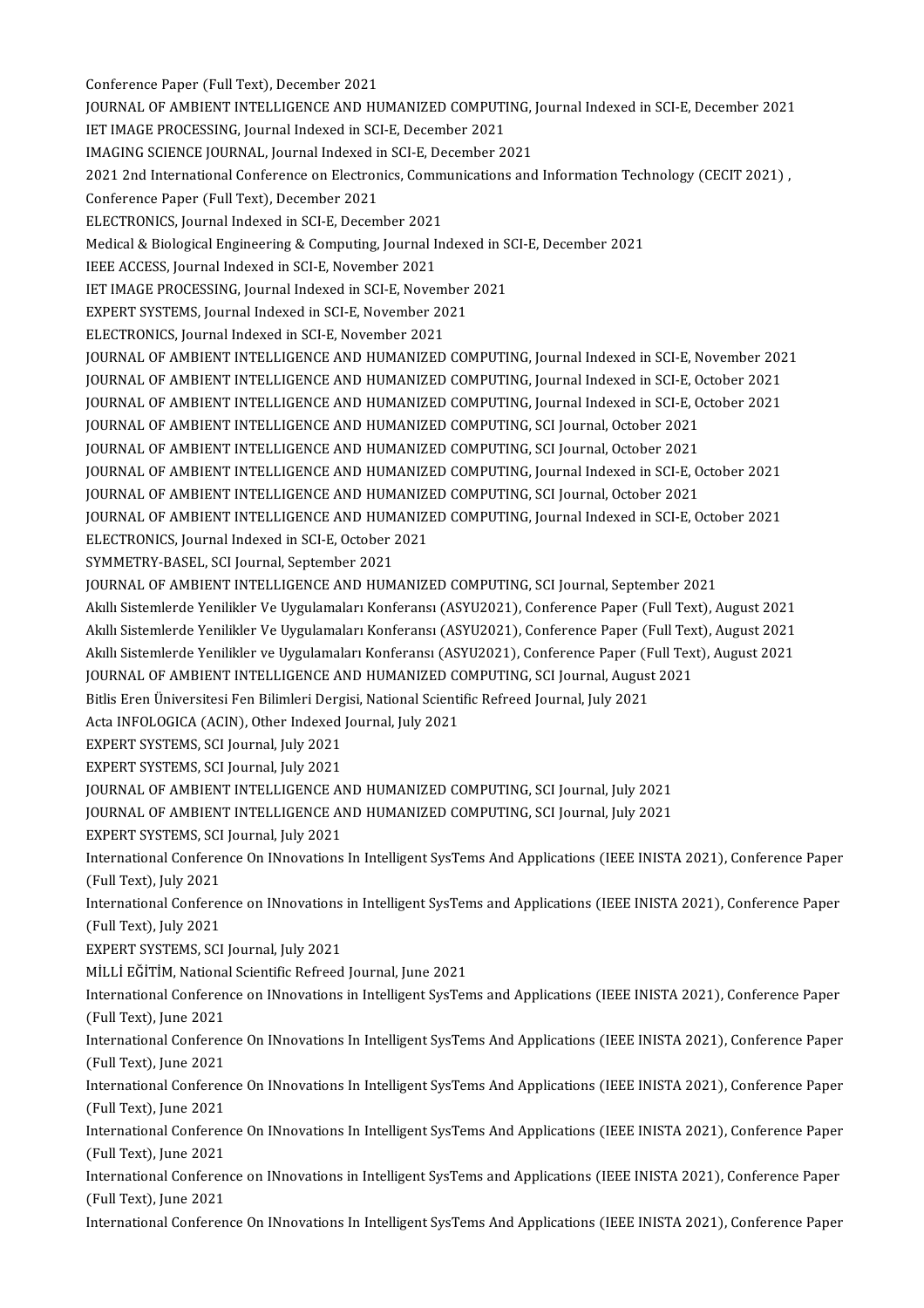(Full Text), June 2021

(Full Text), June 2021<br>International Journal of Computational and Experimental Science and Engineering, Other Indexed Journal, June 2021<br>MEDICAL & RIOLOGICAL ENGINEERING & COMPUTING SCI Journal, May 2021 (Full Text), June 2021<br>International Journal of Computational and Experimental Science and Engineer<br>MEDICAL & BIOLOGICAL ENGINEERING & COMPUTING, SCI Journal, May 2021<br>JOURNAL OF AMPIENT INTELLICENCE AND HUMANIZED COMPUTIN International Journal of Computational and Experimental Science and Engineering, Other Index<br>MEDICAL & BIOLOGICAL ENGINEERING & COMPUTING, SCI Journal, May 2021<br>JOURNAL OF AMBIENT INTELLIGENCE AND HUMANIZED COMPUTING, SCI MEDICAL & BIOLOGICAL ENGINEERING & COMPUTING, SCI Journal, May 2021<br>JOURNAL OF AMBIENT INTELLIGENCE AND HUMANIZED COMPUTING, SCI Journal, May 2021<br>JOURNAL OF AMBIENT INTELLIGENCE AND HUMANIZED COMPUTING, SCI Journal, May 2 JOURNAL OF AMBIENT INTELLIGENCE AND HUMANIZED COMPUTING, SCI Journal, May 2021<br>JOURNAL OF AMBIENT INTELLIGENCE AND HUMANIZED COMPUTING, SCI Journal, May 2021<br>JOURNAL OF AMBIENT INTELLIGENCE AND HUMANIZED COMPUTING, Journal JOURNAL OF AMBIENT INTELLIGENCE AND HUMANIZED COMPUTING, SCI Journal, May 2021<br>JOURNAL OF AMBIENT INTELLIGENCE AND HUMANIZED COMPUTING, Journal Indexed in SCI-<br>JOURNAL OF AMBIENT INTELLIGENCE AND HUMANIZED COMPUTING, SCI J INTERNATIONAL CONFERENCE ON CYBER SECURITY AND DIGITAL FORENSICS (ICONSEC) 2021, Conference Paper<br>(Abstract), April 2021 JOURNAL OF AMBIENT INTELLIGENCE AND HUMANIZED COMPUTING, SCI Journal, May 2021 INTERNATIONAL CONFERENCE ON CYBER SECURITY AND DIGITAL FORENSICS (ICONSEC) 2021, Conference Paper<br>(Abstract), April 2021<br>JOURNAL OF THE FACULTY OF ENGINEERING AND ARCHITECTURE OF GAZI UNIVERSITY, Journal Indexed in SCI-E, (Abstr<br>JOURN<br>2021<br>JOURN JOURNAL OF THE FACULTY OF ENGINEERING AND ARCHITECTURE OF GAZI UNIVERSITY, Journal Indexed in<br>2021<br>JOURNAL OF AMBIENT INTELLIGENCE AND HUMANIZED COMPUTING, Journal Indexed in SCI-E, April 2021<br>JOURNAL OF AMBIENT INTELLIGEN 2021<br>JOURNAL OF AMBIENT INTELLIGENCE AND HUMANIZED COMPUTING, Journal Indexed in SCI-E, April 2021<br>JOURNAL OF AMBIENT INTELLIGENCE AND HUMANIZED COMPUTING, Journal Indexed in SCI-E, April 2021 JOURNAL OF AMBIENT INTELLIGENCE AND HUMANIZED COMPUTING, Journal Indexed i<br>JOURNAL OF AMBIENT INTELLIGENCE AND HUMANIZED COMPUTING, Journal Indexed i<br>AVRUPA BİLİM VE TEKNOLOJİ DERGİSİ, National Scientific Refreed Journal, JOURNAL OF AMBIENT INTELLIGENCE AND HUMAN<br>AVRUPA BİLİM VE TEKNOLOJİ DERGİSİ, National Sci<br>IEEE ACCESS, Journal Indexed in SCI-E, March 2021<br>The 11th International Conforence on Electronics *Co* AVRUPA BİLİM VE TEKNOLOJİ DERGİSİ, National Scientific Refreed Journal, March 2021<br>IEEE ACCESS, Journal Indexed in SCI-E, March 2021<br>The 11th International Conference on Electronics, Communications and Networks (CECNet2021 IEEE ACCESS, Journal Indexed in SCI-E, March 2021<br>The 11th International Conference on Electronics, C<br>(Full Text), March 2021<br>Acta Infologica, Other Indexed Journal, March 2021 The 11th International Conference on Electronics, Co.<br>(Full Text), March 2021<br>Acta Infologica, Other Indexed Journal, March 2021<br>DÜZCE ÜNIVEDSİTESİ BİLİM VE TEKNOLOU DERÇİS (Full Text), March 2021<br>Acta Infologica, Other Indexed Journal, March 2021<br>DÜZCE ÜNİVERSİTESİ BİLİM VE TEKNOLOJİ DERGİSİ, National Scientific Refreed Journal, March 2021<br>JEEE ACCESS, Journal Indaved in SCLE, February 2021 IEEE ACCESS, Journal Indexed in SCI-E, February 2021 DÜZCE ÜNİVERSİTESİ BİLİM VE TEKNOLOJİ DERGİSİ, National Scientific Refreed Journal<br>IEEE ACCESS, Journal Indexed in SCI-E, February 2021<br>Kocaeli Journal of Science and Engineering, Other Indexed Journal, February 2021<br>MEDIC Kocaeli Journal of Science and Engineering, Other Indexed Journal, February 2021<br>MEDICAL & BIOLOGICAL ENGINEERING & COMPUTING, SCI Journal, January 2021 Kocaeli Journal of Science and Engineering, Other Indexed Journal, February 2021<br>MEDICAL & BIOLOGICAL ENGINEERING & COMPUTING, SCI Journal, January 2021<br>DÜZCE ÜNİVERSİTESİ BİLİM VE TEKNOLOJİ DERGİSİ, National Scientific Re MEDICAL & BIOLOGICAL ENGINEERING & COMPUTING, SCI Journal, January<br>DÜZCE ÜNİVERSİTESİ BİLİM VE TEKNOLOJİ DERGİSİ, National Scientific Refi<br>Gazi University Journal of Science, Journal Indexed in ESCI, December 2020<br>AVPURA R DÜZCE ÜNİVERSİTESİ BİLİM VE TEKNOLOJİ DERGİSİ, National Scientific Refreed Journal, Dec<br>Gazi University Journal of Science, Journal Indexed in ESCI, December 2020<br>AVRUPA BİLİM VE TEKNOLOJİ DERGİSİ, National Scientific Refr Gazi University Journal of Science, Journal Indexed in ESCI, December 2020<br>AVRUPA BİLİM VE TEKNOLOJİ DERGİSİ, National Scientific Refreed Journal, November<br>International Journal of Pure and Applied Sciences, Other Journals AVRUPA BİLİM VE TEKNOLOJİ DERGİSİ, National Scientif<br>International Journal of Pure and Applied Sciences, Other<br>IEEE ACCESS, Journal Indexed in SCI-E, November 2020<br>IEEE ACCESS, Journal Indexed in SCI-E, October 2020 International Journal of Pure and Applied Sciences, Other Journals, November 2020<br>IEEE ACCESS, Journal Indexed in SCI-E, November 2020<br>IEEE ACCESS, Journal Indexed in SCI-E, October 2020 IEEE ACCESS, Journal Indexed in SCI-E, November 2020<br>IEEE ACCESS, Journal Indexed in SCI-E, October 2020<br>Konya Mühendislik Bilimleri Dergisi, Other Journals, October 2020<br>AVPURA RU IM VE TEKNOLOU DERGISI, National Scientif AVRUPA BİLİM VE TEKNOLOJİ DERGİSİ, National Scientific Refreed Journal, October 2020<br>IEEE ACCESS, Journal Indexed in SCI-E, September 2020 Konya Mühendislik Bilimleri Dergisi, Other Journals, Octo<br>AVRUPA BİLİM VE TEKNOLOJİ DERGİSİ, National Scientif<br>IEEE ACCESS, Journal Indexed in SCI-E, September 2020<br>Cumburiyat Science Journal National Scientific Refreed J Cumhuriyet Science Journal, National Scientific Refreed Journal, July 2020 IEEE ACCESS, Journal Indexed in SCI-E, September 2020<br>Cumhuriyet Science Journal, National Scientific Refreed Journal, July 2020<br>BİLİŞİM TEKNOLOJİLERİ DERGİSİ, National Scientific Refreed Journal, July 2020<br>The 19th Intern Cumhuriyet Science Journal, National Scientific Refreed Journal, July 2020<br>BİLİŞİM TEKNOLOJİLERİ DERGİSİ, National Scientific Refreed Journal, July 2020<br>The 10th International Conference on Electronics, Communications and BİLİŞİM TEKNOLOJİLEF<br>The 10th International<br>(Full Text), April 2020<br>IQUPNAL OE MODEPN The 10th International Conference on Electronics, Communications an<br>(Full Text), April 2020<br>JOURNAL OF MODERN OPTICS, Journal Indexed in SCI-E, March 2020<br>The 10th International Conference on Electronics Communications an (Full Text), April 2020<br>JOURNAL OF MODERN OPTICS, Journal Indexed in SCI-E, March 2020<br>The 10th International Conference on Electronics, Communications and Networks (CECNet 2020), Conference Paper<br>(Full Toyt), January 2020 JOURNAL OF MODERN OPTICS, Journal Indexed in SCI-E, March 2020<br>The 10th International Conference on Electronics, Communications an<br>(Full Text), January 2020 The 10th International Conference on Electronics, Communications and Networks (CECNet 2020), Conference Paper<br>(Full Text), January 2020<br>The 10th International Conference on Electronics, Communications and Networks (CECNet The 10th International Conference on Electronics, Communications and Networks (CECNet 2020), Conference Paper<br>(Full Text), September 2019 The 10th International Conference on Electronics, Communications and Networks (CECNet 2020), Conference Paper<br>(Full Text), September 2019<br>The 10th International Conference on Electronics, Communications and Networks (CECNe (Full Text), September 20<br>The 10th International Co<br>(Full Text), August 2019<br>COMBUTEDS & ELECTPIC The 10th International Conference on Electronics, Communications and Networl<br>(Full Text), August 2019<br>COMPUTERS & ELECTRICAL ENGINEERING, Journal Indexed in SCI-E, July 2019<br>The 10th International Conference on Electronics (Full Text), August 2019<br>COMPUTERS & ELECTRICAL ENGINEERING, Journal Indexed in SCI-E, July 2019<br>The 10th International Conference on Electronics, Communications and Networks (CECNet 2020), Conference Paper<br>(Full Toyt), Ju COMPUTERS & ELECTRICAL ENGINEERING, Journal Indexed in SCI-E, July 2019<br>The 10th International Conference on Electronics, Communications and Networ<br>(Full Text), June 2019 The 10th International Conference on Electronics, Communications and Networks (CECNet 2020), Conference Pape<br>(Full Text), June 2019<br>GAZİ ÜNİVERSİTESİ FEN BİLİMLERİ DERGİSİ PART: C TASARIM VE TEKNOLOJİ, National Scientific GAZİ ÜNİVERSİTESİ FEN BİLİMLERİ DERGİSİ PART: C TASARIM VE TEKNOLOJİ, National Scientific Refreed Journal,<br>January 2019 GAZİ ÜNİVERSİTESİ FEN BİLİMLERİ DERGİSİ PART: C TASARIM VE TEKNOLOJİ, National Scientific Refreed Journal,<br>January 2019<br>TURKISH JOURNAL OF ELECTRICAL ENGINEERING AND COMPUTER SCIENCES, Journal Indexed in SCI-E, January 201 January 2019<br>TURKISH JOURNAL OF ELECTRICAL ENGINEERING AND COMPUTER<br>AKADEMİK GIDA, National Scientific Refreed Journal, January 2019<br>COMPUTER APRLICATIONS IN ENGINEERING EDUCATION, Jayımal I TURKISH JOURNAL OF ELECTRICAL ENGINEERING AND COMPUTER SCIENCES, Journal Indexed in<br>AKADEMİK GIDA, National Scientific Refreed Journal, January 2019<br>COMPUTER APPLICATIONS IN ENGINEERING EDUCATION, Journal Indexed in SCI-E,